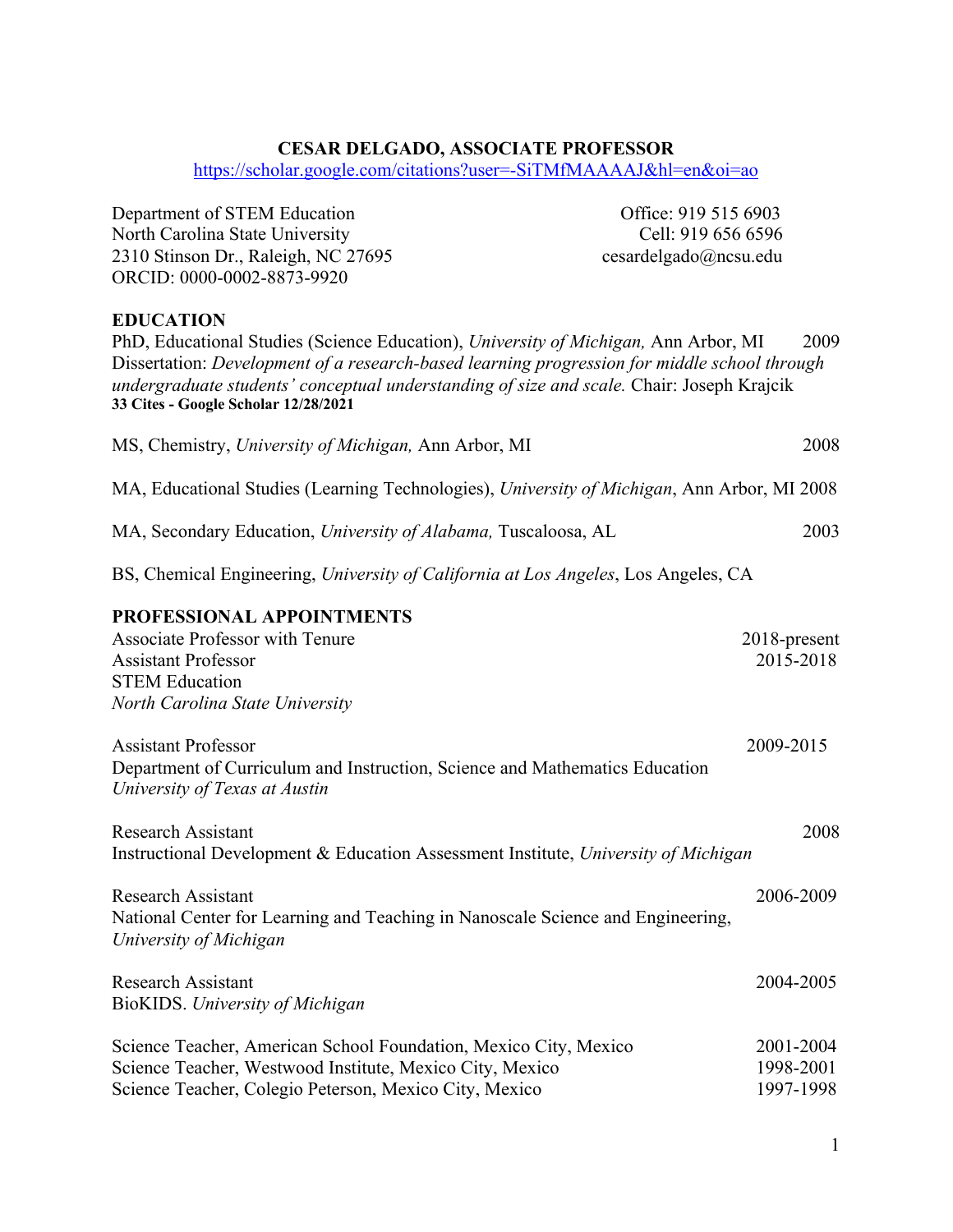# **HONORS, AWARDS, AND COMPETITIVE FELLOWSHIPS**

| Outstanding Teacher Award (University Level), NCSU                                                                                                                                                                                                                                                                                                                                                                                                                                                                                                         | 2019      |
|------------------------------------------------------------------------------------------------------------------------------------------------------------------------------------------------------------------------------------------------------------------------------------------------------------------------------------------------------------------------------------------------------------------------------------------------------------------------------------------------------------------------------------------------------------|-----------|
| Publons Top Peer Reviewer (top 1% social sciences, #7 in world and #2 in US<br>for science education)                                                                                                                                                                                                                                                                                                                                                                                                                                                      | 2019      |
| Dean's Fellowship, College of Education, The University of Texas at Austin.<br>Two-course release and \$3000 research stipend.                                                                                                                                                                                                                                                                                                                                                                                                                             | 2013      |
| Early Career Workshop, International Conference of the Learning Sciences (ICLS).<br>Sydney, Australia. Included \$1750 travel stipend through NSF.                                                                                                                                                                                                                                                                                                                                                                                                         | 2012      |
| School of Education Scholar's Award Fellowship, University of Michigan.                                                                                                                                                                                                                                                                                                                                                                                                                                                                                    | 2004-2009 |
| Doctoral Consortium, International Conference of the Learning Sciences (ICLS).<br>Utrecht, Holland. Included \$1500 travel stipend through NSF.                                                                                                                                                                                                                                                                                                                                                                                                            | 2008      |
| Equity Scholar Award, National Association for Research in Science Teaching (NARST),<br>Baltimore, MD. \$500 travel stipend through NARST.                                                                                                                                                                                                                                                                                                                                                                                                                 | 2008      |
| Social Science Summer Training Award, Institute for Social Research. Ann Arbor, MI.<br>Tuition waiver.                                                                                                                                                                                                                                                                                                                                                                                                                                                     | 2007      |
| Middle School Teacher of the Year; High School Co-Teacher of the Year.<br>Westhill Institute, Mexico City, Mexico.                                                                                                                                                                                                                                                                                                                                                                                                                                         | 2000      |
| Eagle Scout, Boy Scouts of American (Mexico chapter)                                                                                                                                                                                                                                                                                                                                                                                                                                                                                                       | 1980      |
| PSAT/NMSQT Letter of Commendation<br>(highest honor then available to students outside $US$ ; 99 <sup>th</sup> percentile)                                                                                                                                                                                                                                                                                                                                                                                                                                 | 1979      |
| <b>RESEARCH METRICS</b><br>h-index: 14 (14 publications cited at least 14 times)<br>i10-index: 18 (18 publications cited at least 10 times)<br>g-index: 31 (top 31 cited publications cited 29 times on average)<br>963 citations (Google Scholar 12/28/2021)<br>One paper in top 1 percent of citations in category - InCites Clarivate Analytics 12/28/21<br>Two papers in top 2 percent of citations in category – InCites Clarivate Analytics 12/28/21<br>Four papers in top 6 percent of citations in category - InCites Clarivate Analytics 12/28/21 |           |

## **PATENTS**

Provisional patent application #63/145511: "Automated Partial-Credit Grading System and Method"

# **START-UP COMPANY**

Grade-It, Inc. Developing an automated partial-credit grading system.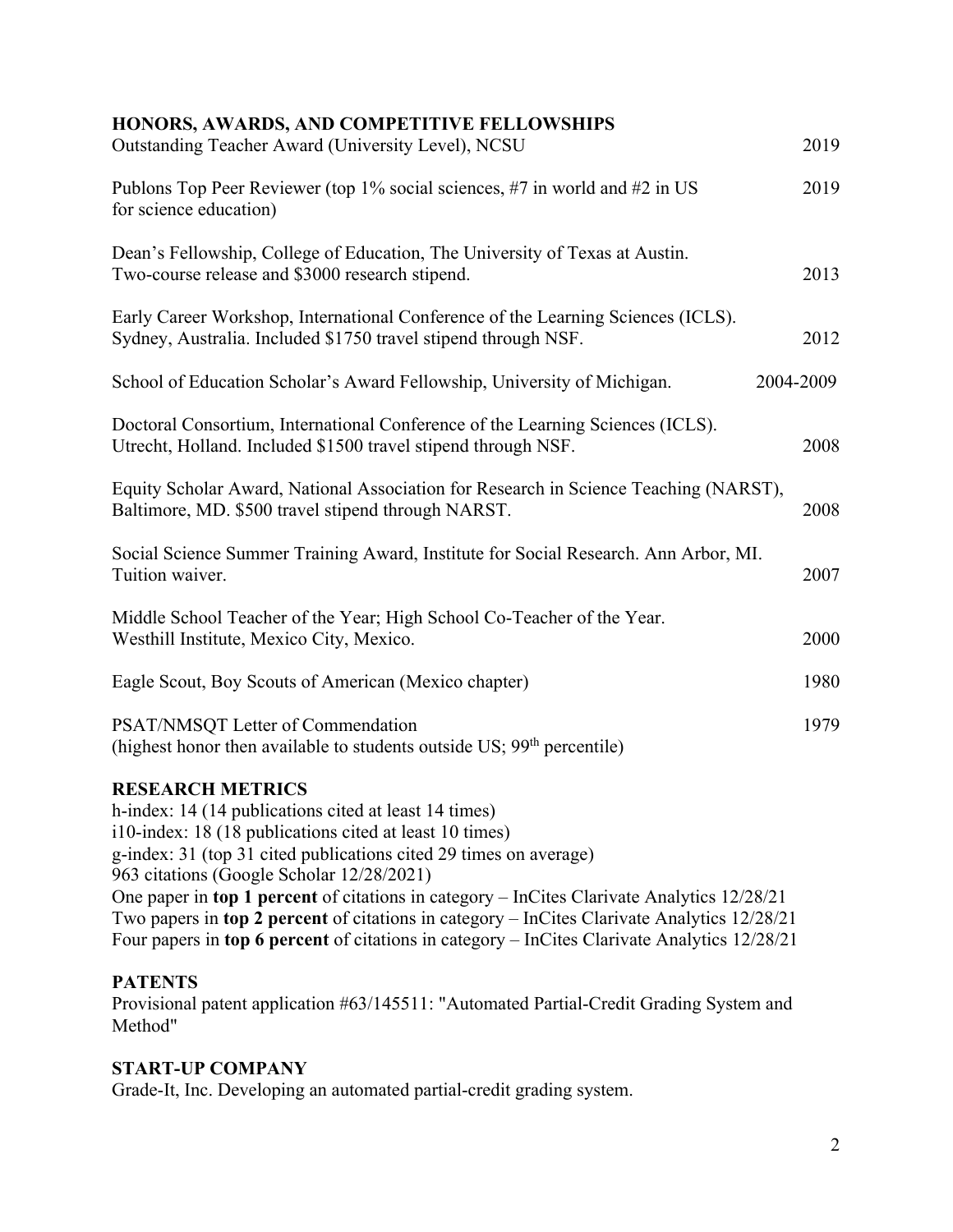#### **RESEARCH GRANT ACTIVITY Funded, External**

Co-principal Investigator (with co-PI Matthew Peterson and PI Karen Chen, NCSU). NSF EHR CORE*. Virtual Reality to Improve Students' Understanding of the Extremes of Scale in STEM.* Awarded April 27, 2021. Amount \$1,342,682.

Co-principal Investigator (with co-PI Collin Lynch and PI Kevin Han, NCSU) NSF IGE. *Learning the Entire Pipeline: Analyzing and Improving Graduate Engineering Education through Communities of Practice.* Awarded May, 2021. Amount \$ \$332,184.

#### **Funded, Internal**

Co-Principal Investigator (with Gail Jones, PI, and Sarah Carrier, LaTricia Townsend, and Jill Grifenhagen, co-PIs). CATALYST grant: A Sense of Awe: A Tool for Enhancing Science Instruction. Awarded January 13, 2020. Amount: \$5000.

Principal Investigator (with Soonhye Park and Gail Jones, co-PIs). NCSU Foundation Grant: *Supporting Underserved Students in Science Education Through Graduate Studies for In-Service Teachers.*  Awarded August 15, 2016. Amount: \$24,000.

#### Principal Investigator.

71967 NCSU Faculty Research and Professional Development (FRPD: *Professional Development to Increase Teachers' Ability to Support English Language Learners' STEM Achievement.* Awarded 2016. Amount: \$6000

Principal Investigator.

UT Austin Faculty Summer Research Grant and Special Research Grant. *Cross-cultural Comparison of Metric-Native and English-Native Middle and High School Students' Conceptions of Size and Scale.* Awarded 2010. Amount \$13,850

#### **DEVELOPMENT GRANT ACTIVITY**

NSF I-Corps/NCSU Sweat Equity Challenge awardee 2020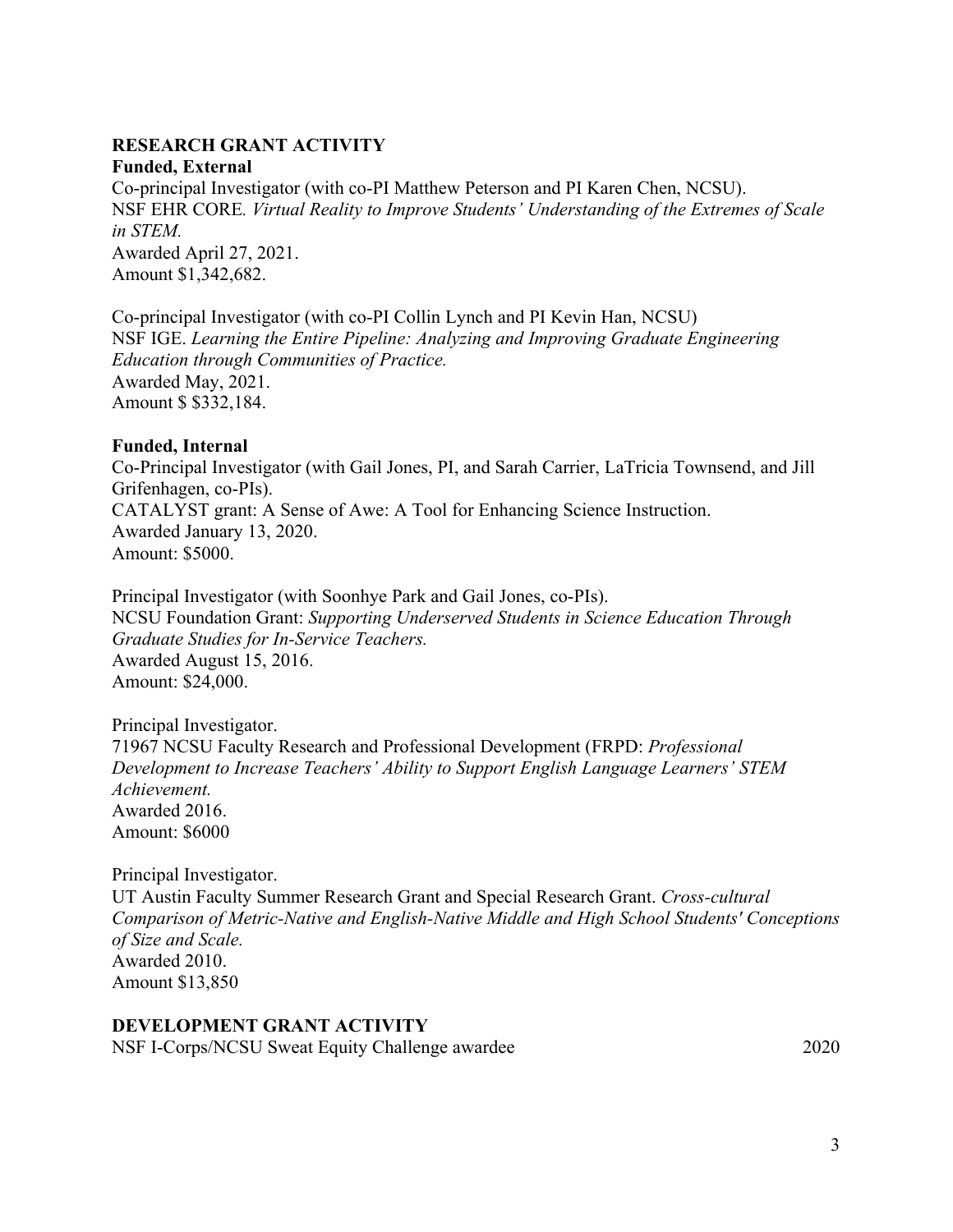#### **PUBLICATIONS IN PEER-REVIEWED JOURNALS (23)**

\* Co-author was a graduate student working with me at the time of submission

- **J1.** You, H.-S., **Delgado, C., &** DeAtley, K. (2021). Experts' model-based reasoning and interdisciplinary understanding of carbon cycling. *International Journal of Research in Education and Science, 7*(2), 562-579*.* Accepted with revisions March 1, 2021. (IJRES is a peer-reviewed scholarly online journal, listed in Scimago journal rankings.)
- **J2.** Smith, C., & **Delgado, C.** (2021). Developing a model of graduate teaching assistant teacher efficacy: How do high and low teacher efficacy teaching assistants compare? *CBE - Life Sciences Education 20*(1), 1-10*.* Submitted May 22, 2020. Accepted October 9, 2020. Published Mar. 1, 2021. (CBE-Life Sciences Education is a quartile-1 education research journal. 2020 ISI Impact factor = 3.325, rank 10/44 education-scientific disciplines research journals.) **2 Cites - Google Scholar 12/28/2021**
- **J3.** Green, K., & **Delgado, C**. (2021). Crossing cultural borders: Results of an intervention on community college biology students' understanding and acceptance of evolution. *International Journal of Science Education 43*(4), 469-496*.* Submitted Mar. 2020. Accepted Dec. 2020. Published online Feb. 14, 2021. (IJSE is an ISI-indexed education research journal with 2020 impact factor = 2.241)
- **J4.** Peterson, M., **Delgado, C.,** Tang, K.-S., Norville, K.\*, & Bordas, C. (2021). A taxonomy of cognitive image functions for science curriculum materials: Identifying and creating 'performative' visual displays. *International Journal of Science Education, 43*(2)*,* 314- 343. Submitted January 2020. Accepted October 2020. Published online Feb. 14, 2021. (IJSE is an ISI-indexed education research journal with 2020 impact factor = 2.241) **1 Cite - Google Scholar 12/28/2021**
- **J5.** You, H. S., Park, S., & **Delgado, C**. (2021). A closer look at US schools: What characteristics are associated with scientific literacy? A multivariate multilevel analysis using PISA 2015. *Science Education, 105*(2), 205-468. Submitted Jan. 21, 2020. Accepted Nov. 18, 2020. Published online Dec. 8, 2020. Published Mar. 2021. https://doi.org/10.1002/sce.21609. (Science Education is a quartile-1 education research journal. 2020 ISI Impact factor = 4.593, rank 31/265 education and education research journals.) **2 Cites - Google Scholar 12/28/2021**
- **J6.** You, H. S., Marshall, J., & **Delgado, C.** (2021). Toward interdisciplinary learning: Development and validation of an assessment for interdisciplinary understanding of global carbon cycling. *Research in Science Education 51*, 1197-1221. (RISE is a quartile-1 education research journal. 2020 impact factor = 5.439, rank 9/265)
- **J7.** You, H. S., Park, S., Marshall, J., & **Delgado, C.,** (2020 early view). Interdisciplinary Science Assessment of Carbon Cycling: Construct validity evidence based on internal structure. *Research in Science Education.* Accepted Jan. 2020. Published online Aug. 2020. (RISE is a quartile-1 education research journal. 2020 impact factor = 5.439, rank 9/265) **3 Cites - Google Scholar 12/28/2021**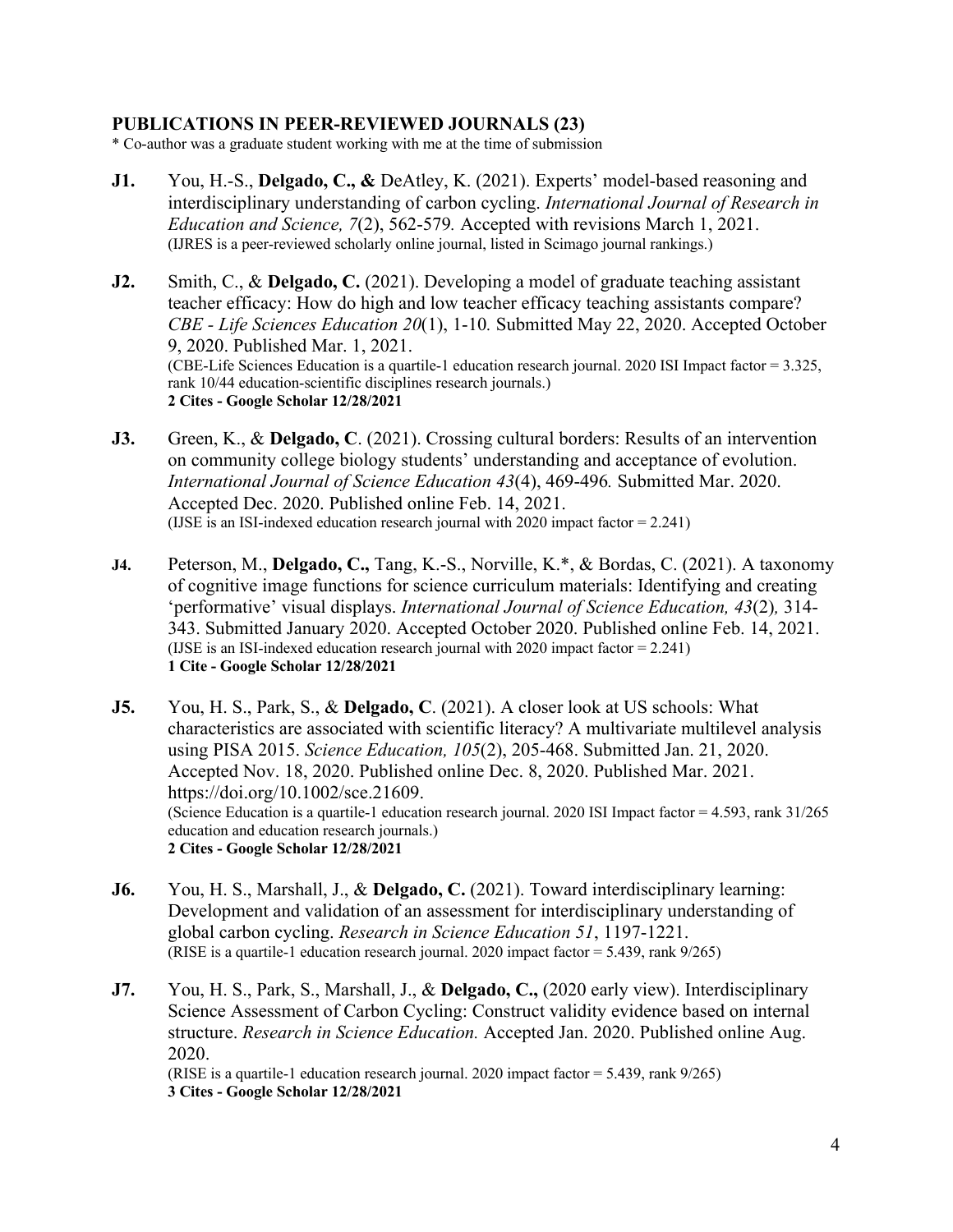**J8.** Lucero, M., **Delgado, C.**, & Green, K.\* (2020). Elucidating high school biology teachers' knowledge of students' conceptions regarding natural selection. *International Journal of Science and Mathematics Education 18,* 1041–1061. Published online August 2019. (IJSME is an ISI-indexed journal with 2020 impact factor = 2.073) **4 Cites - Google Scholar 12/28/2021**

**J9.** Hui, J., **Delgado, C.,** Bauer, M., Wylie, C., & Llort, K. (2019). A hypothetical learning progression for quantifying phenomena in science. *Science & Education, 28*(9), 1181- 1208. DOI: 10.1007/s11191-019-00076-8*.* (S&E is a Q1 ISI-indexed journal with 2019 impact factor = 1.266. Rank 12/63 in History & Philosophy of Science) **1 Cite - Google Scholar 12/28/2021**

- **J10.** Green, K.\*, Langerhans, B., Dempsey, M., & **Delgado, C**. (April/May 2018). The evolution of a partnership: How a scientist, a teacher, and a researcher brought real-world science to students. *Science Scope*. ("Science Scope is an award-winning, peer-reviewed, practitioners' journal for grade 6–8 teachers, university faculty responsible for teacher preparation, and state and district science supervisors and leaders.")
- **J11.** You, H. S., Marshall, J., & **Delgado, C.** (2018). Assessing students' disciplinary and interdisciplinary understanding of global carbon cycling. *Journal of Research in Science Teaching, 55*(3), 377-398*.* https://doi.org/10.1002/tea.21423. (JRST is the top-ranked science education research journal. 2018 ISI impact factor = 3.135. Rank 10/263 education and education research journals. Acceptance rate: 12.5%) **32 Cites - Google Scholar 12/28/2021 In top 6 percent for citations in subject area – InCites Clarivate Analytics 12/28/21**
- **J12. Delgado, C.,** Jones, M. G., You, H. S., Robertson, L., Chesnutt, K.\*, & Halberda, J. (2017). Scale and the evolutionarily based Approximate Number System: An exploratory study. *International Journal of Science Education 39*(8), 1008-1024. (IJSE is an ISI-indexed education research journal with impact factor  $= 1.325$ ) **5 Cites - Google Scholar 12/18/2021**
- **J13.** Lucero, M., Petrosino, A., & **Delgado, C.** (2017). Exploring the relationship between secondary science teachers' subject matter knowledge and knowledge of student conceptions while teaching evolution by natural selection. *Journal of Research in Science Teaching 54*(2), 219-246. https://doi.org/10.1002/tea.21344. (JRST is the top-ranked science education research journal. 2017 ISI impact factor = 3.210. Rank 10/236 education and education research journals. Acceptance rate: 12.5%) **21 Cites - Google Scholar 3/6/2021 In top 29 percent for citations in subject area – InCites Clarivate Analytics 12/28/21**
- **J14. Delgado, C.,** & Lucero, M.\* (2015). Scale construction for graphing: An investigation of students' resources. *Journal of Research in Science Teaching, 52*(5), 633-658*.* DOI: 10.1002/tea.21205 (JRST is the top-ranked science education research journal. 2015 ISI impact factor = 3.052. Rank 6/231 education and education research journals. Acceptance rate: 12.5%) **12 Cites - Google Scholar 12/28/2021 In top 25 percent for citations in subject area – InCites Clarivate Analytics 12/28/21**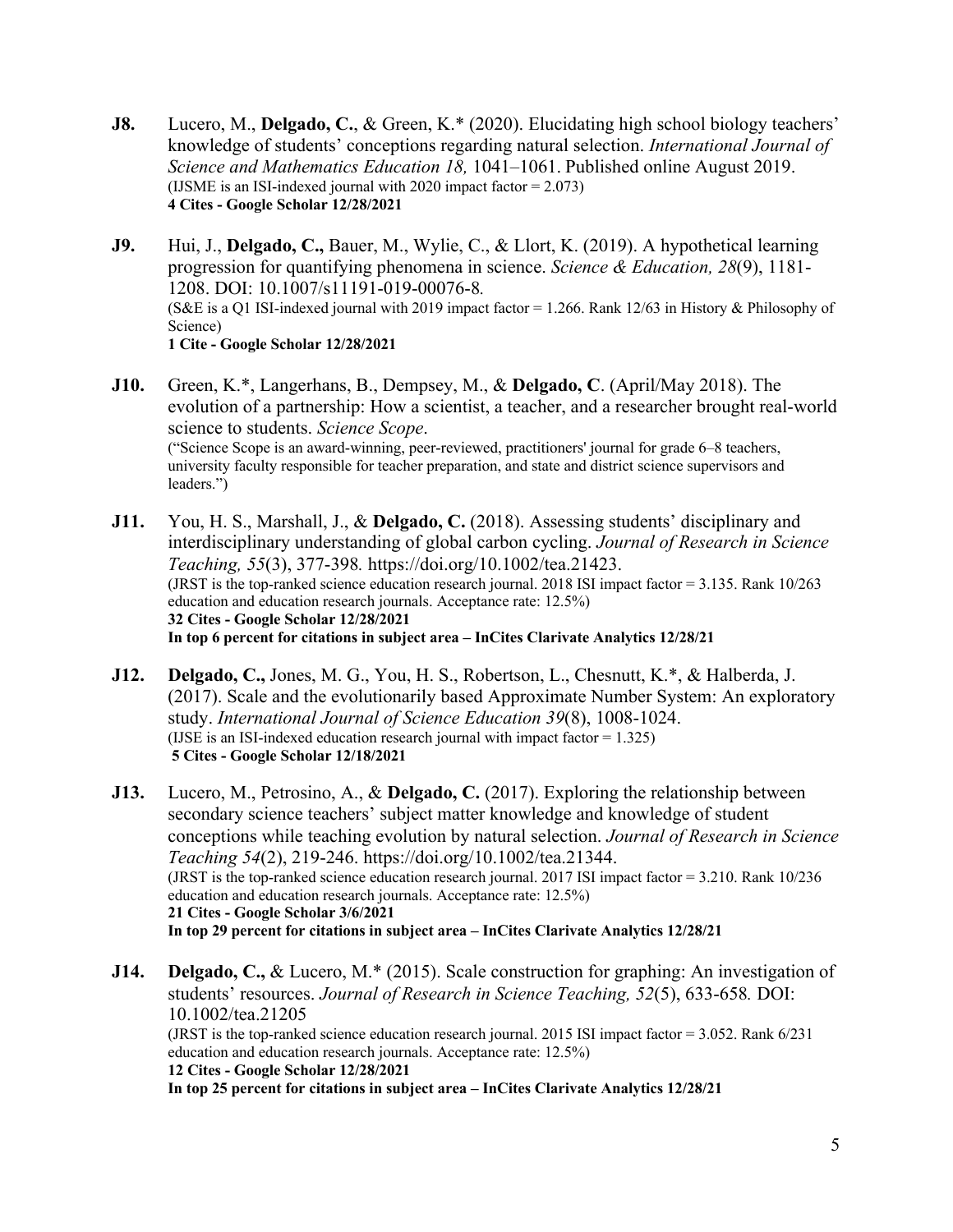**J15. Delgado, C**. (2015). Navigating tensions between conceptual and metaconceptual goals in the use of models. *Journal of Science Education and Technology 24*(2-3), 132-147. DOI: 10.1007/s10956-014-9495-7 (JOST is a top journal for technology in science education research. 2015 ISI impact factor = 1.12. Rank 23/40 "education, scientific disciplines" journals. Acceptance rate: 21%) **12 Cites - Google Scholar 12/28/2021 In top 34 percent for citations in subject area – InCites Clarivate Analytics 12/28/21**

**J16. Delgado, C**., Stevens, S. Y., Shin, N., & Krajcik, J. S. (2015). A middle school instructional unit for size and scale contextualized in nanotechnology. *Nanotechnology Reviews 4*(1), 51-69*.* DOI: 10.1515/ntrev-2014-0023 (Nanotechnology Reviews is a quartile-2 materials science journal. 2015 ISI impact factor = 2.044.) **27 Cites - Google Scholar 12/28/2021 In top 43 percentile for citations in subject area – InCites Clarivate Analytics 12/28/21**

- **J17. Delgado, C**. (2014). Collective landmarks for deep time: A new tool for evolution education. *Journal of Biological Education 48*(3), 133-141. DOI: 10.5408/12-300.1. ("Journal of Biological Education is firmly established as the authoritative voice in the world of biological education." 2015 ISI Impact factor = 0.507. Rank 33/40 "education, scientific disciplines" journals. **13 Cites - Google Scholar 12/28/2021 In top 45 percentile for citations in subject area – InCites Clarivate Analytics 12/28/21**
- **J18.** Tang, K., **Delgado, C**., & Moje, E. (2014). An integrative framework for the analysis of multiple and multimodal representations for science meaning-making in science education. *Science Education 98*(2), 305-326. DOI: 10.1002/sce.21099 (Science Education is a quartile-1 science education research journal. 2013 ISI Impact factor  $= 2.921$ . Rank 8/219 education and education research journals.) **147 Cites - Google Scholar 12/28/2021 In top 2 percent for citations in subject area – InCites Clarivate Analytics 12/28/21**
- **J19.** You, H. S.\*, & **Delgado, C.** (2014). Toward an interdisciplinary science curriculum: Analysis of the connections across science learning progressions. *International Journal for Cross-Disciplinary Subjects in Education 4*(1), 1854-1862. (IJCDSE is a peer-reviewed, open access quarterly journal. Indexing Citation Board Impact factor = 5.214) **4 Cites - Google Scholar 12/28/2021**
- **J20. Delgado, C**. (2013). Cross-cultural study of understanding of scale and measurement: Does the everyday use of US customary units disadvantage US students? *International Journal of Science Education 35* (8), 1277-1298. DOI: 10.1080/09500693.2013.779761*.* (IJSE is a quartile-1 science education research journal. 2013 ISI Journal Citation Reports impact factor = 1.516, rank 31/ 219 education and education research journals.) **14 Cites - Google Scholar 12/28/2021 In top 47 percent for citations in subject area – InCites Clarivate Analytics 12/28/21**
- **J21. Delgado, C.** (2013). Navigating deep time: Landmarks for time from the Big Bang to the present. *Journal of Geoscience Education 61*(1), 103-112*.* DOI: 10.5408/12-300.1 ("The Journal of Geoscience Education is the premier peer-reviewed publication for geoscience education research at the undergraduate and pre-college levels. JGE is the publication of record for NAGT, and serves as the only international forum for the publication of research concerning the pedagogy, assessment, and philosophy of teaching and learning about the geosciences." 2013 Scimago Impact factor 0.486) **16 Cites - Google Scholar 12/28/2021**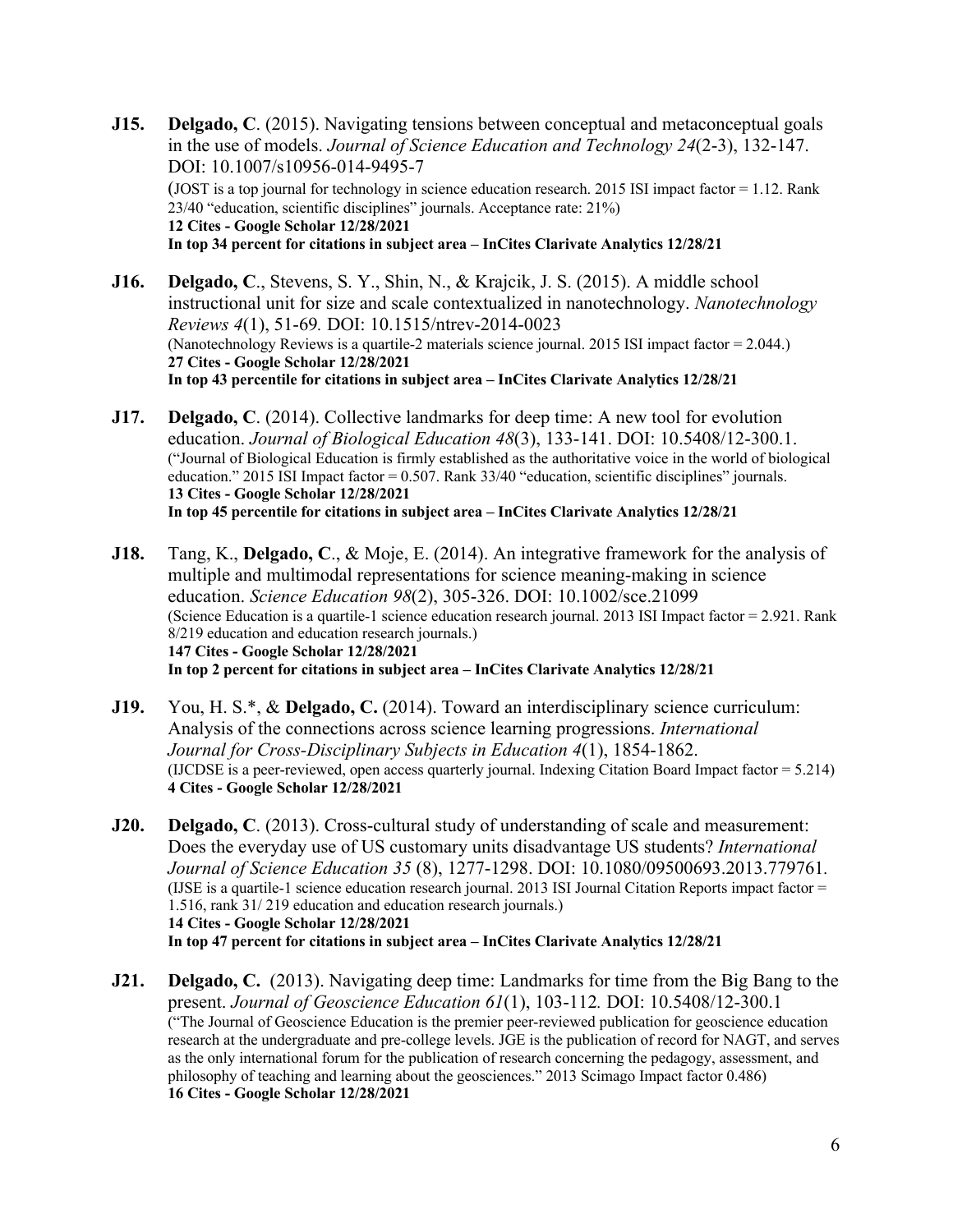- **J22.** Stevens, S., **Delgado, C.,** & Krajcik, J. (2010). Developing a hypothetical multidimensional learning progression for the nature of matter. *Journal of Research in Science Teaching 47*(6), 687-715. DOI: 10.1002/tea.20324 (JRST is the top-ranked science education research journal. 2010 ISI impact factor = 2.728. Rank 4/184 education and education research journals. Acceptance rate: 12.5%) **331 Cites - Google Scholar 12/28/2021 In top 1 percent for citations in subject area – InCites Clarivate Analytics 12/28/21**
- **J23.** Beyer, C., **Delgado, C.,** Davis, E., & Krajcik, J. (2009). Investigating teacher learning supports in high school biology curricular programs to inform the design of educative curriculum materials. *Journal of Research in Science Teaching 46*(9), 977-998*.* https://doi.org/10.1002/tea.20293. (JRST is the top-ranked science education research journal. 2009 ISI impact factor = 1.910. Rank 13/139 education and education research journals. Acceptance rate: 12.5%) **130 Cites - Google Scholar 12/28/2021 In top 6 percent for citations in subject area – InCites Clarivate Analytics 12/28/21**

## **BOOK CHAPTERS, ENCYCLOPEDIA ENTRIES, AND REPORTS (5)**

- **Ch1. Delgado, C.,** Jones, M. G., & Parker, D. (2021). Crosscutting concept: Scale, proportion, and quantity. In J. Nordine & O. Lee (Eds)., *Crosscutting Concepts*. Arlington, VA: NSTA Press.
- **Ch2. Delgado, C.** (2012). Spatial thinking and dimensionality*.* In K. Kastens & C. Manduca (Eds.), *Earth and mind 2: A synthesis of research on thinking and learning in the geosciences*. Special Paper 486. Boulder, CO: Geological Society of America. **2 Cites - Google Scholar 12/28/2021**
- **Ch3. Delgado, C.** & Krajcik, J. (2010). Technology supports for science learning. In E. Baker, P. Peterson, & B. McGraw (Eds.), *The International Encyclopedia of Education* (3rd Edition). Oxford: Elsevier. DOI: 10.1016/B978-0-08-044894-7.00729-6. **17 Cites - Google Scholar 12/28/2021**
- **Ch4.** Cahill, C., **Delgado, C**., & Song, M. (2010). Engaging students in content learning and scientific critique through a nanoscience context. In R. E. Yager (Ed.), *Exemplary science for resolving societal challenges*. Arlington, VA: NSTA Press.
- **Ch5.** Beyer, **C., Delgado**, C., Davis, E. A., & Krajcik, J. S. (2006). Investigating high school biology texts as educative curriculum materials: Curriculum review process (Report). **9 Cites - Google Scholar 12/28/2021**

#### **PUBLISHED PEER REVIEWED CONFERENCE PROCEEDINGS/ABSTRACTS (15)**

- **CP1. Delgado, C.,** & Silver, E. A. (in press). Reconceptualizing Measurement. *Proceedings of the 14th International Conference of the Learning Sciences (ICLS)*. Nashville, TN (held virtually). (Acceptance rate  $\sim 30\%$ )
- **CP2.** Yoon, S., **Delgado, C.**, McKenna, T. J., Krajcik, J. S., Levites,L. & Sussman, A. (2019). The integration of cross-cutting concepts in three-dimensional learning. In S. J. Fick, J.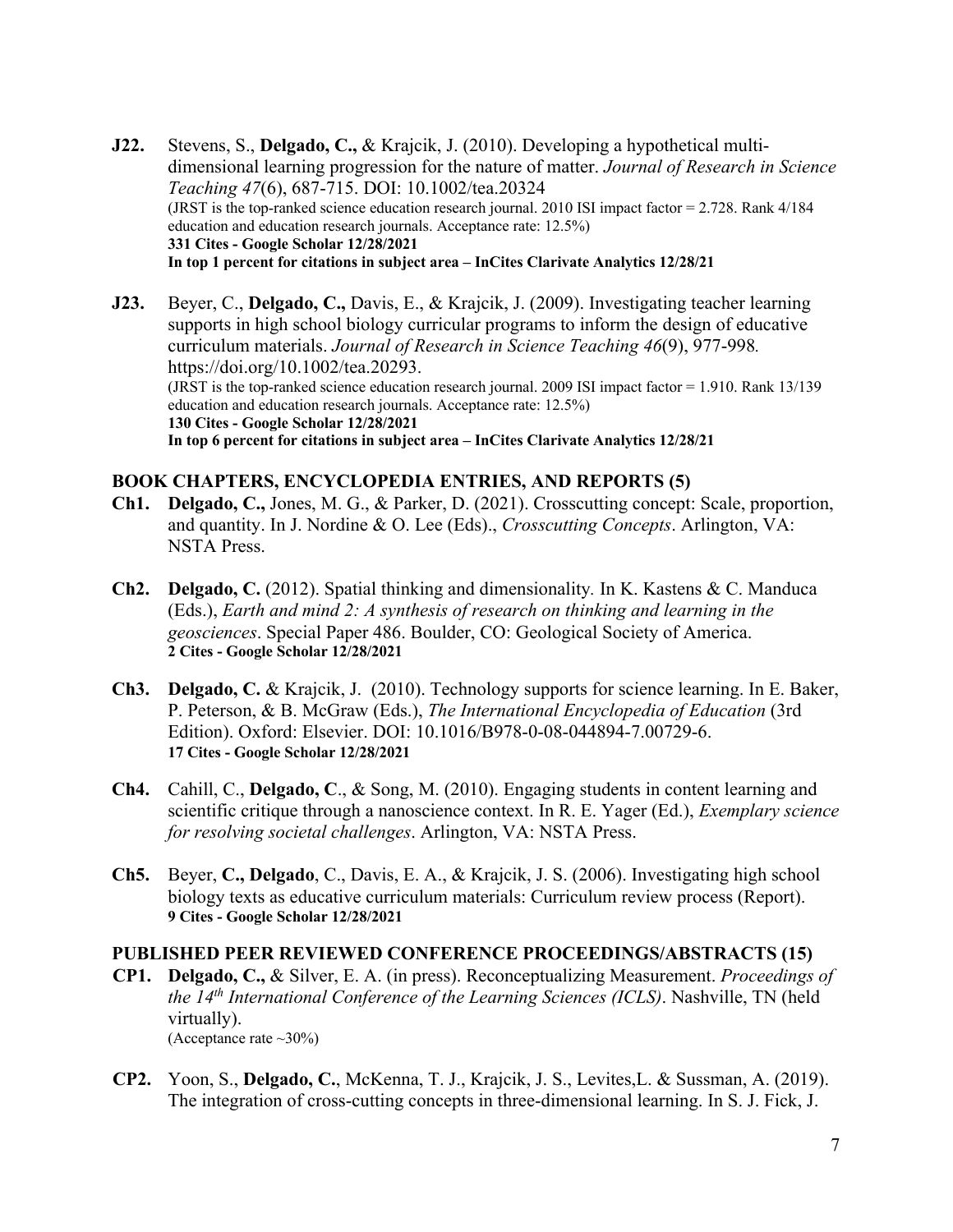Nordine, J., & K. W. McElhaney, *Proceedings of the summit for examining the potential for crosscutting concepts to support three-dimensional learning*. Charlottesville, VA: University of Virginia. Retrieved from http://curry.virginia.edu/CCC-Summit.

- **CP3. Delgado, C.**, & Peterson, M. (2018). An enhanced framework for scale cognition leveraging visual metaphor theory and analogical reasoning theory. In J. Kay & R. Luckin (Eds.), *Rethinking learning in the digital age: Making the learning sciences count.* 13<sup>th</sup> International Conference of the Learning Sciences (ICLS), volume 3 (pp. 1607-8). London, UK: International Society of the Learning Sciences. (Acceptance rate  $\sim 30\%$ )
- **CP4.** You, H.-S.\* & **Delgado, C**. (2014). Weaving an interdisciplinary science curriculum: Analysis of the connections across learning progressions*.* In C. A. Shoniregun & G. A. Akmayeva (Eds.), *Canada International Conference on Education Conference Proceedings* (pp. 68-71). Basildon, UK: CICE.
- **CP5. Delgado, C**., & Lucero, M.\* (2014). Students' resources for the construction of scales for graphing. In J. L. Polman, E. A. Kyza, D. K. O'Neill, I. Tabak, W. R. Penuel, A. S. Jurow, K. O'Connor, T. Lee, & L. D'Amico (Eds.), *Learning and becoming in practice: Proceedings of the International Conference of the Learning Sciences (ICLS)*, volume 1 (pp. 262-269). Boulder, CO: International Society of the Learning Sciences. (Acceptance rate ~30%)
- **CP6. Delgado, C.,** & Morton, K.\* (2012). Learning progressions, learning trajectories, and equity. In van Aalst, J., Thompson, K., Jacobson, M. J., & Reimann, P. (Eds.) (2012). The future of learning: *Proceedings of the 10<sup>th</sup> International Conference of the Learning Sciences (ICLS 2012) – Volume 1, Full papers*, pp. 204-211. International Society of the Learning Sciences: Sydney, NSW, Australia. ((Acceptance rate  $\sim 30\%$ ) **2 Cites - Google Scholar 12/28/2021**
- **CP7. Delgado, C.** (2010). Units of length: A notational system for conceptual understanding of size and scale. In K. Gomez, L. Lyons, & J. Radinsky (Eds.), *Learning in the disciplines: Proceedings of the 9th International Conference of the Learning Sciences (ICLS).* Vol. 2. pp. 362-363. Chicago: International Society of the Learning Sciences. (Acceptance rate  $\sim 30\%$ ) **7 Cites - Google Scholar 12/28/2021**
- **CP8.** Pellegrino, J., Krajcik, J., Stevens, S., Swarat, S., Shin, N., **Delgado, C.,** et al. (2008). Using Construct-Centered Design to align curriculum, instruction, and assessment development in emerging science. In G. Kanselaar, V. Jonker, P.A. Kirschner, & F. Prins, (Eds.). *Proceedings from ICLS '08*: *International perspectives in the Learning Sciences: Creating a learning world* (vol. 3, pp. 314-21)*.* Utrecht, the Netherlands: International Society of the Learning Sciences. **14 Cites - Google Scholar 12/28/2021**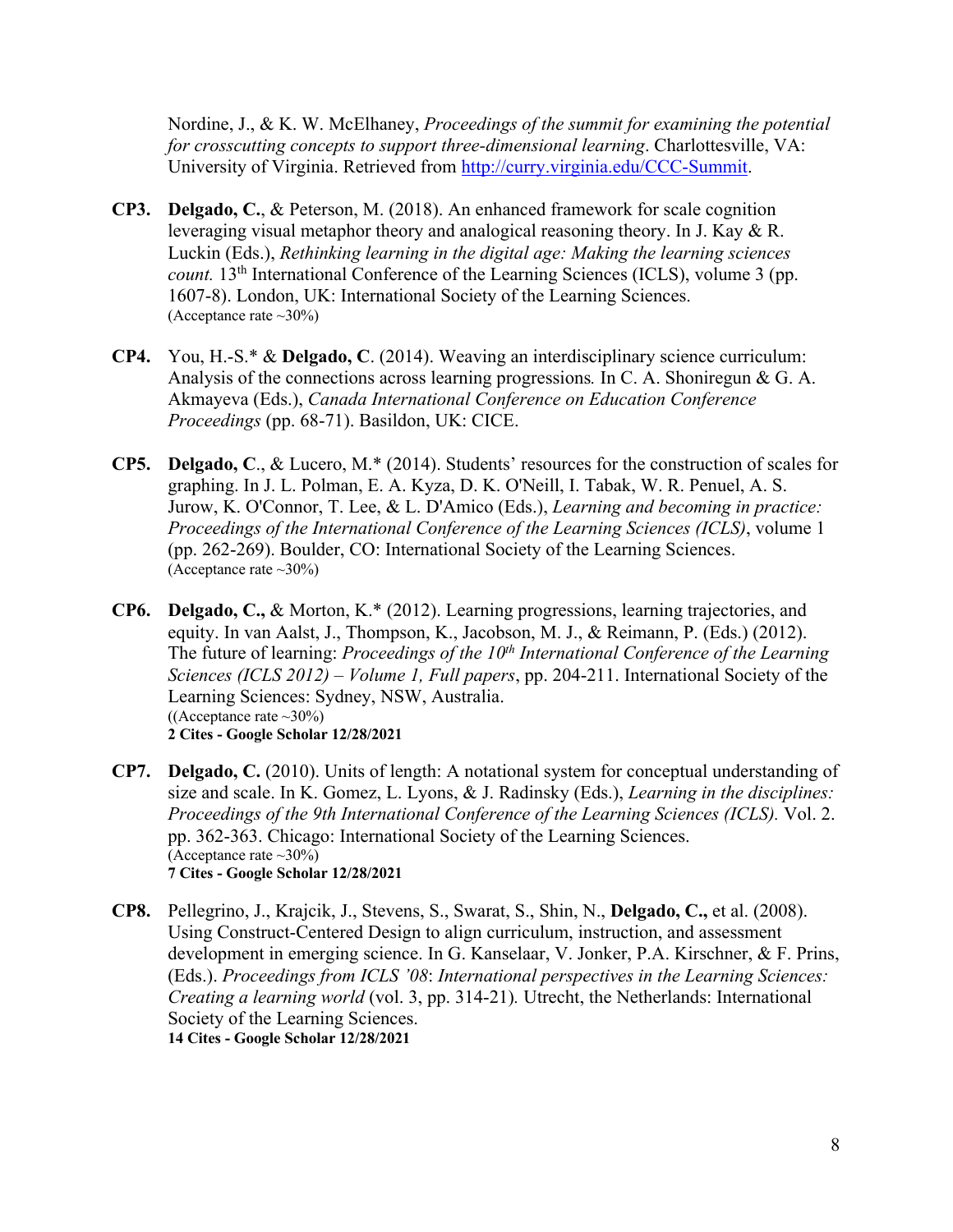- **CP9.** Cahill, C., Stevens, S., Shin, N., **Delgado, C.**, Krajcik, J., & Yunker, M., (2007). Using small-group discussions to assess student learning of nanoscale concepts. *Abstracts of Papers of the American Chemical Society 233,* 639-639.
- **CP10.** Shin, N., Quintana, C., **Delgado, C.**, Stevens, S., & Krajcik, J. (2007). The nanoworld: Research-driven design process*. Abstracts of Papers of the American Chemical Society 233,* 657-657.
- **CP11.** Stevens, S., Krajcik, J., **Delgado, C.**, Elgammal, R., Quintana, C., Rosenquist, A., … & Yunker, M. (2007). Identification of the big ideas in nanoscience. *Abstracts of Papers of the American Chemical Society 233,* 678
- **CP12. Delgado, C.**, Stevens, S., & Krajcik, J. (2007). Size and scale curricular activities for middle school. *Abstracts of Papers of the American Chemical Society 233,* 674-674
- **CP13. Delgado, C.**, Stevens, S., & Krajcik, J. (2007). Students' conceptions of size. *Abstracts of Papers of the American Chemical Society 233,* 666-666.
- **CP14.** Hutchinson, K., Stevens, S., Shin, N., **Delgado, C.**, Yunker, M., Bodner, G., Giordano, N., & Krajcik, J. (2007). Secondary students' interests in nanoscience concepts and phenomena*. Abstracts of Papers of the American Chemical Society 233,* 761-731. **2 Cites - Google Scholar 12/28/2021**
- **CP15.** Stevens, S., **Delgado, C.**, Shin, N., & Krajcik, J. (2007). Developing and validating a learning progression for the nature of matter*. Abstracts of Papers of the American Chemical Society 233,* 661-661. **2 Cites - Google Scholar 12/28/2021**

#### **PUBLICATIONS IN** *MEXICAN JOURNALS* **(4)**

- **MX1. Delgado, C.** (2002). Dinámica de grupos e identificación proyectiva en el contexto escolar (Group dynamics and projective identification in the school context). *Revista Mexicana de Pedagogía 13*(66), 3-9, *13*(67), 19-23. Revista Mexicana de Pedagogía publishes theoretical papers, position papers, and analyses. It is aimed at education policy makers.
- **MX2.** Castro, M., **Delgado, C.,** & Signoret, A. (2000-2001). Los cuentos de hadas en la pedagogía nacional (Fairy tales in Mexican pedagogy). *Revista Mexicana de Pedagogía 11*(55), 26-31, *12*(56), 20-24, *12*(57), 15-21.

Revista Mexicana de Pedagogía publishes theoretical papers, position papers, and analyses. It is aimed at education policy makers.

- **MX3. Delgado, C.** (1999). Un ejercicio constructivista en química (A constructivist exercise in chemistry). *Correo del Maestro 4*(40), 5-9. Correo del Maestro is a practitioner journal for all school subjects.
- **MX4.** Delgado, C. (1999). Cómo fomentar el pensamiento abstracto en clase de matemáticas (Encouraging abstract thought in mathematics class). *Correo del Maestro 3*(34), 5-7. Correo del Maestro is a practitioner journal for all school subjects.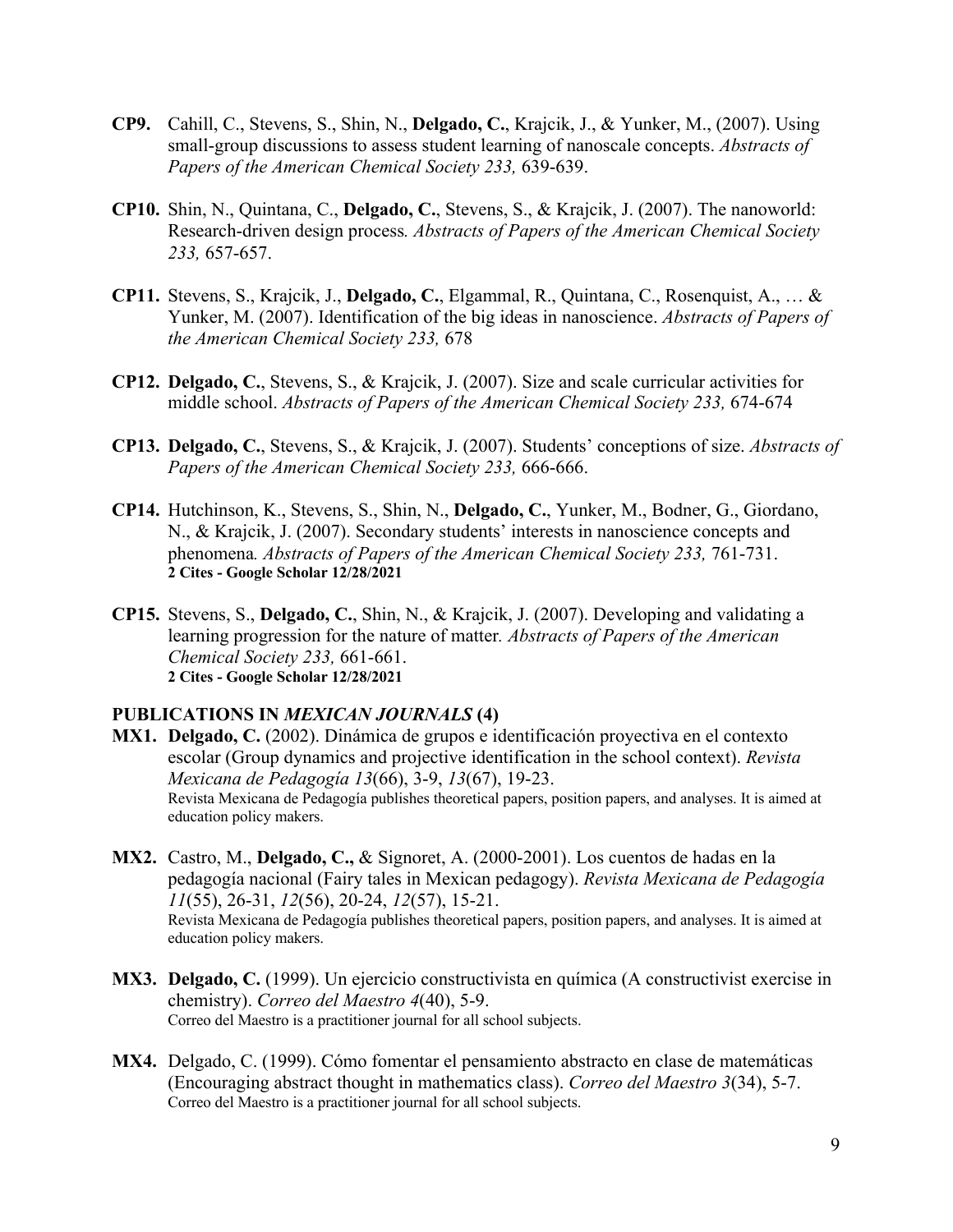#### **MANUSCRIPTS UNDER REVIEW (1)**

**UR1.** Jones, M. G., Nieuwsam, J., Rende, K., Carrier, S., Refvem, E., **Delgado, C.,** et al. (under review). Leveraging the epistemic emotion of awe as a pedagogical tool to teach science. *Journal of Research in Science Teaching.*

## **PRESENTATIONS AT PROFESSIONAL MEETINGS WITHOUT PROCEEDINGS OR ABSTRACTS (58)**

\* Co-author was a graduate student working under my supervision at the time of submission

- $^{\wedge}$  Co-author was an undergraduate student of mine at the time of submission
- **C1.** Rende, K., Jones, M.G., Nieuwsma, J., Carrier, S., **Delgado, C**., Grifenhagen, J., Gordon, K., Refvem, E., & Huff, P. (2021, August). *Evoking awe: Incorporating epistemic emotions in science instruction.* Paper presented at European Science Education Research Association (ESERA). Braga, Portugal (Online) (ESERA is the leading European science education research conference)
- **C2.** Nieuwsma, J., Jones, M. G., Rende, K., Refvem, E., Carrier, S., **Delgado, C**., Grifenhagen, J. (2021, August). *Gasps and chills: Teachers' perceptions of awe in science instruction*. Paper presented at ESERA. Braga, Portugal (Online)
- **C3.** You, H. S., Park, S., & **Delgado, C**. (2021, April). *A closer look at U.S. schools: What school characteristics are associated with scientific literacy? A multivariate multilevel analysis using PISA 2015*. Paper presented at the American Educational Research Association (AERA) Annual Conference (Online). (AERA is the largest gathering of scholars in the education research field with approximately 14,000 participants)
- **C4.** You, H. S., **Delgado, C**., & DeAtlyn, K. (2021, April), *Experts' model-based reasoning and interdisciplinary understanding about carbon cycling*, AERA (online).
- **C5.** Nieuwsma, J., Jones, M. G., Rende, K., Refvem, E., Carrier, S. J., Grifenhagen, J. F., **Delgado, C**., & Huff, P. (2021, April). *Teachers' sense of awe: A tool for teaching science*. AERA (online).
- **C6. Delgado, C.**, You, H. S., Murillo-Quirós, N., & Hernández-Campos, M. (2021, April). *Analysis of the Spanish-language Force Concept Inventory: Lost in translation?* Paper presented at NARST 2021 (Online). (NARST formerly stood for National Association for Research in Science Teaching and is the premier science education research conference in the world. NARST is now an international organization.)
- **C7. Delgado, C.**, & Wright, G. (2021, April). *Consistency and contradiction.* Paper presented at NARST 2021 (Online).
- **C8.** Nieuwsma, J., Jones, M. G., Rende, K., Carrier, S., Grifenhagen, J., **Delgado, C.** & Huff, P. (2021, April). *Evoking meaning and connection: Using awe to teach science*. Paper presented at NARST 2021 (Online).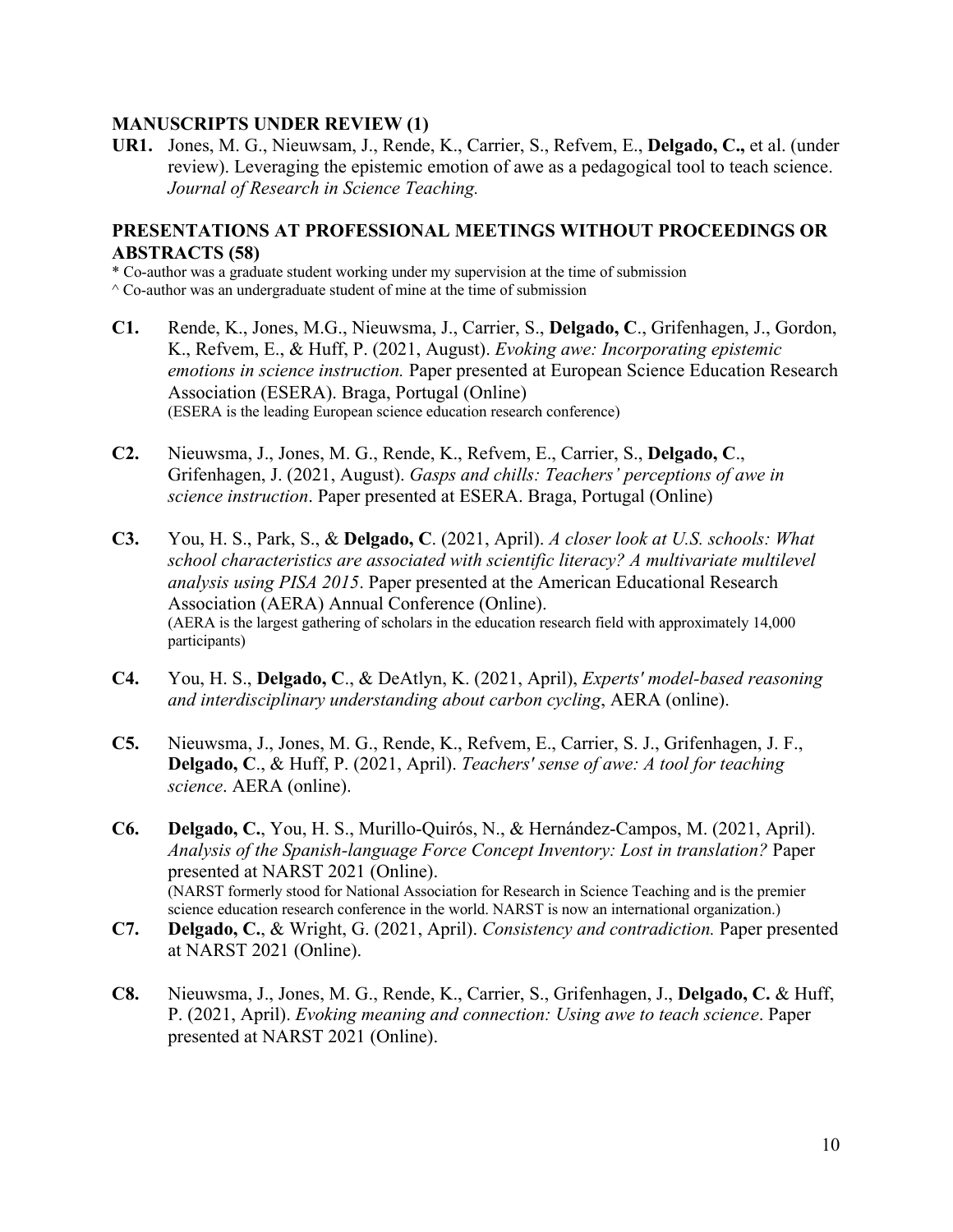- **C9.** Smith, C., & **Delgado, C.** (2020, March). *Exploring sources of and changes in graduate teaching assistant teacher efficacy throughout a semester.* NARST, 2020, Portland, OR. [Conference cancelled].
- **C10.** Green, K., & **Delgado, C**. (2020, March). *Moving between contexts: A pedagogical intervention's effects on community college biology students*. NARST, 2020, Portland, OR. [Conference cancelled].
- **C11. Delgado, C**., Green, K., & Foster, B. (2020, March). *Generating a comprehensive, context-sensitive framework for evolution cognition*. NARST, 2020, Portland, OR. [Conference cancelled].
- **C12.** You, H., **Delgado, C**. & Park, S. (2020, April) *Exploring differential school effects between low- and high-ability groups on scientific literacy* [Poster Session]. AERA Annual Meeting San Francisco, CA. http://tinyurl.com/vqe9w6w [Conference Canceled]
- **C13. Delgado, C.** (2019, August). *Students' views on the "categorical imperative" of avoiding contradiction*. Paper presented at ESERA. Bologna, Italy.
- **C14.** Green, K.\*, & **Delgado, C.** (2019, August). *Navigating cultural borders: An evolution intervention in an undergraduate biology class*. Paper presented at ESERA. Bologna, Italy.
- **C15.** You, H. S., Park, S., & **Delgado, C.** (2019, April). *What school-level factors influence scientific literacy? A multi-level analysis using PISA 2015*. Paper presented at AERA. Toronto, Canada.
- **C16.** Green, K.\*, & **Delgado, C.** (2019, April). *Synthesizing frameworks of evolution learners: A promising new direction*. Paper presented at AERA. Toronto, Canada.
- **C17. Delgado, C.,** Peterson, M., Norville, K.\*, & Bordas, C.\* (2019, April). *Interpretational functions of imagery in instructional media for science education.* Paper presented at NARST. Baltimore, MD.
- **C18.** Jin, H., **Delgado, C.**, Bauer, M., Wylie, E. C., Llort, K. F., & Cisterna, D. (2019, April). *Bases for developing a hypothetical learning progression for quantification in science***.**  Paper presented at NARST. Baltimore, MD.
- **C19.** Smith, C. R.**\*,** & **Delgado, C.** (2019, April). *Applying a K-12 consensus model to science teaching assistant professional development.* Paper presented at NARST. Baltimore, MD.
- **C20. Delgado, C.,** Norville, K.\*, Han, K., Lobaton, E., & Wu, T. (2019, March). *Assessing the effectiveness of individual learning in a realistic engineering design class.* Paper presented at the American Society for Engineering Education (ASEE), Southeast Conference. Raleigh, NC.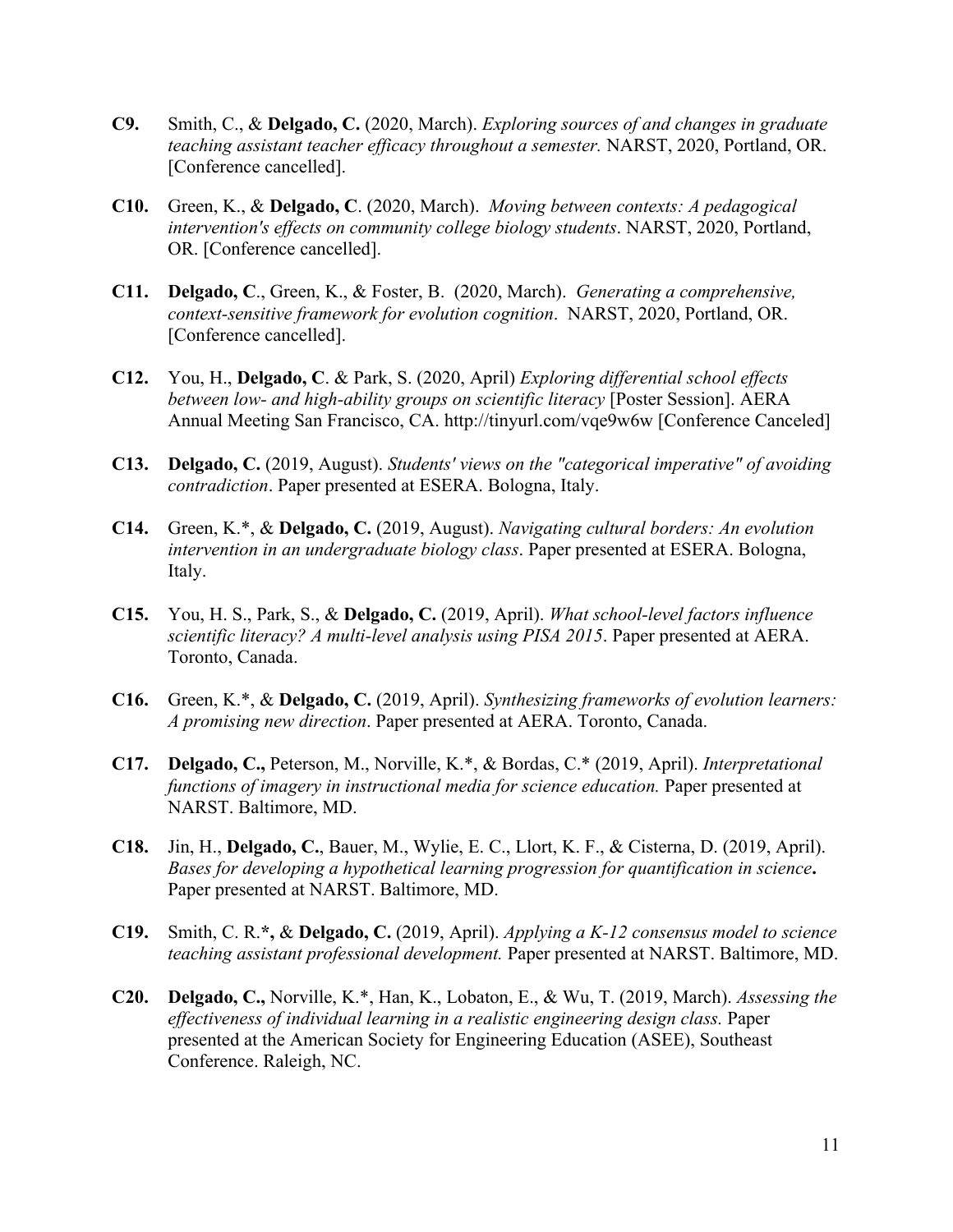("The purpose of ASEE is the advancement of education in all of its functions which pertain to engineering and allied branches of science and technology, including the processes of teaching and learning, counseling, research, extension services and public relations..")

- **C21. Delgado, C***.* (2019, March). *Integrating science, mathematics, and technology through project-based learning* (90-min workshop). Paper presented at the International Consortium for Research in Science and Mathematics**.** San José, Costa Rica. (ICRSME fosters the advancement of science and mathematics education in developing countries, focusing on "programs for collaborative research, curriculum development, instructional improvement, academic exchange, teacher education and professional development, innovation initiatives, and shared resource opportunities.")
- **C22. Delgado, C.**, & You, H. S. (2018, April). *Interdisciplinary connections in the NGSS: Realizing the vision*. Paper presented at AERA. New York, NY.
- **C23. NARST.** You, H.S., **Delgado, C.,** & Marshall, J. (2018, March). *Assessing students' disciplinary and interdisciplinary understanding of global carbon cycling*. Paper presented at NARST, Atlanta, GA.
- **C24.** Green, K.\*, & **Delgado, C.** (2018, March). *A novel model for professional development in project-based learning, evaluated*. Paper presented at NARST, Atlanta, GA.
- **C25.** Lucero, M., Green, K.\*, & **Delgado, C.** (2018, March). *An exploration of high school biology teachers' knowledge about students' natural selection ideas.* Paper presented at NARST, Atlanta, GA.
- **C26.** Green, K.\*, & **Delgado, C**. (2018, January). *Teleological alternative conceptions about evolution in pre-service and in-service science teachers.* Paper presented at Association for Science Teacher Education (ASTE), Baltimore, MD. (ASTE strives to be the leading voice in the areas of research and policy development related to the enhancement of science teaching.)
- **C27.** Aksit, O.\*, **Delgado, C.,** & Green, K.\* (2017, April). *Undergraduates' knowledge of age of events and duration of processes in geoscience*. Paper presented at AERA, San Antonio, TX.
- **C28. Delgado, C.** (organizer, presenter), Anderson, D., Green, K.\*, Lucero, M., Nason, M., Sutherland, S. (discussant). (2017, April). *New directions and longstanding issues in assessment of evolutionary knowledge*. Symposium held at the NARST International Conference, San Antonio, TX.
- **C29.** You, H. S., Marshall, J., & **Delgado, C.** (2017, April). *Toward interdisciplinary science learning: Development of an assessment for interdisciplinary understanding of carbon cycling*. Paper presented at NARST 2017.
- **C30. Delgado, C.**, & Aksit, O.\* (2016, October). *Building blocks for understanding conversion factors and stoichiometry*. 60-min workshop held at North Carolina Science Teachers Association Professional Development Institute, Greensboro, NC.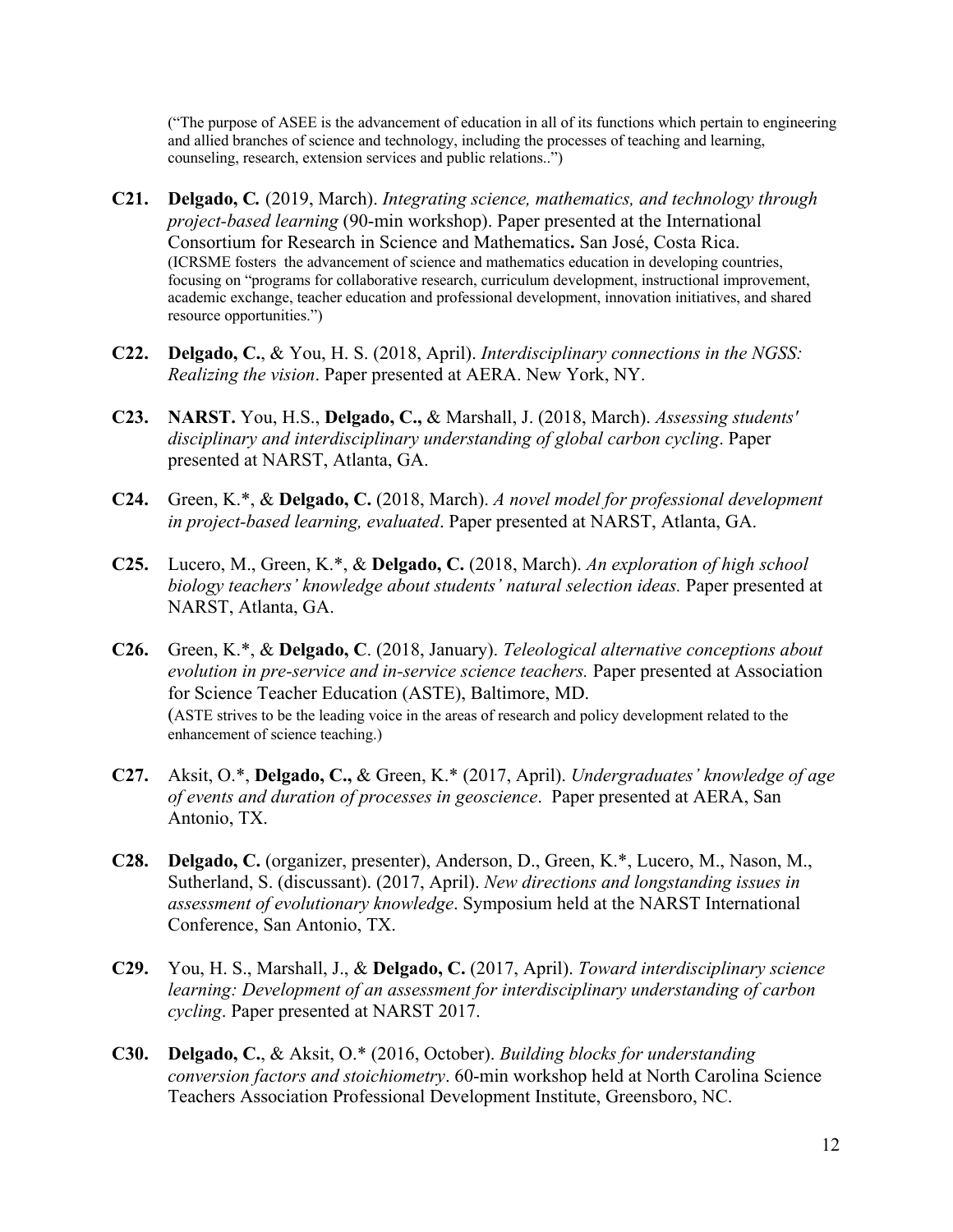("Each year, NCSTA's PDI provides sessions by science educators from North Carolina and the Southeast, demonstrating creative and proven methods to present content and pedagogy in science.")

- **C31. Delgado, C.,** & Lucero, M. (2016, April). *Following and breaking conventions for scales on graphs: From middle school students to university professors*. Paper presented at NARST, Baltimore, MD.
- **C32.** Mann, M.\*, **Delgado, C.,** Petrosino, A., Stroup, W. (2015, April). *Tensions between conceptual and metaconceptual learning with models*. Paper presented at NARST, April 2015, Chicago.
- **C33.** You, H., S.\*, & **Delgado, C.** (2015, April). *Revisiting the Coleman report: Exploring school effects on scientific literacy in PISA 2012 using hierarchical linear modeling*. Paper presented at NARST, April 2015, Chicago.
- **C34.** Chiu, J., Cui, L., Czerniak, C. (discussant), **Delgado, C.**, Hazari, Z., Klotz, L., Liu, X., Nguyen, D.-H., Potvin, G., Rebello, S., Sadler, P., Scott, T., Shen, J. (chair), Smith, E., Sonnert, G., Sung, S., You\*, H. S., Zhang, D. (2015, April). *Interdisciplinary and integrated STEM education: Research, practices, and perspectives*. Symposium held at AERA, Chicago, IL.
- **C35.** Lucero, M., **Delgado, C.**, & Petrosino, A. (2014, April). *Measuring science teachers' pedagogical content knowledge for student ideas about natural selection using a concept inventory*. Paper presented at AERA, Philadelphia, PA.
- **C36. Delgado, C.**, & Ledbetter, N.**^** (2014, April). *Cluster analysis as a tool for qualitative research: The case of scale construction*. Paper presented at AERA, Philadelphia, PA.
- **C37.** Anderson, C., Bembenic, M., **Delgado, C.**, Flarend, A., Kastens, K., McDonald, S., Plummer, J., Pickard, M., Rivet, A., & Rubin, K. A. (2014, March). *Integrating crosscutting themes, practices, and core ideas: Learning progressions in Earth and space sciences*. Symposium held at NARST, Pittsburgh, PA.
- **C38.** You, H. S.\*, & **Delgado, C.** (2014, June). *Weaving an interdisciplinary science curriculum: Analysis of the connections across learning progressions*. Paper presented at Canada International Conference on Education, Nova Scotia, Canada. ("The CICE is an international refereed conference dedicated to the advancement of the theory and practices in education.")
- **C39. Delgado, C.** (2013, April). *Nature of science considerations in the design and use of simulations for chemistry*. Paper presented at AERA, San Francisco, CA.
- **C40.** Ko, P.\*, & **Delgado, C.** (2013, April). *A proposal for a hypothetical K-12 learning progression set for algorithmic thinking*. Paper presented at AERA, San Francisco, California.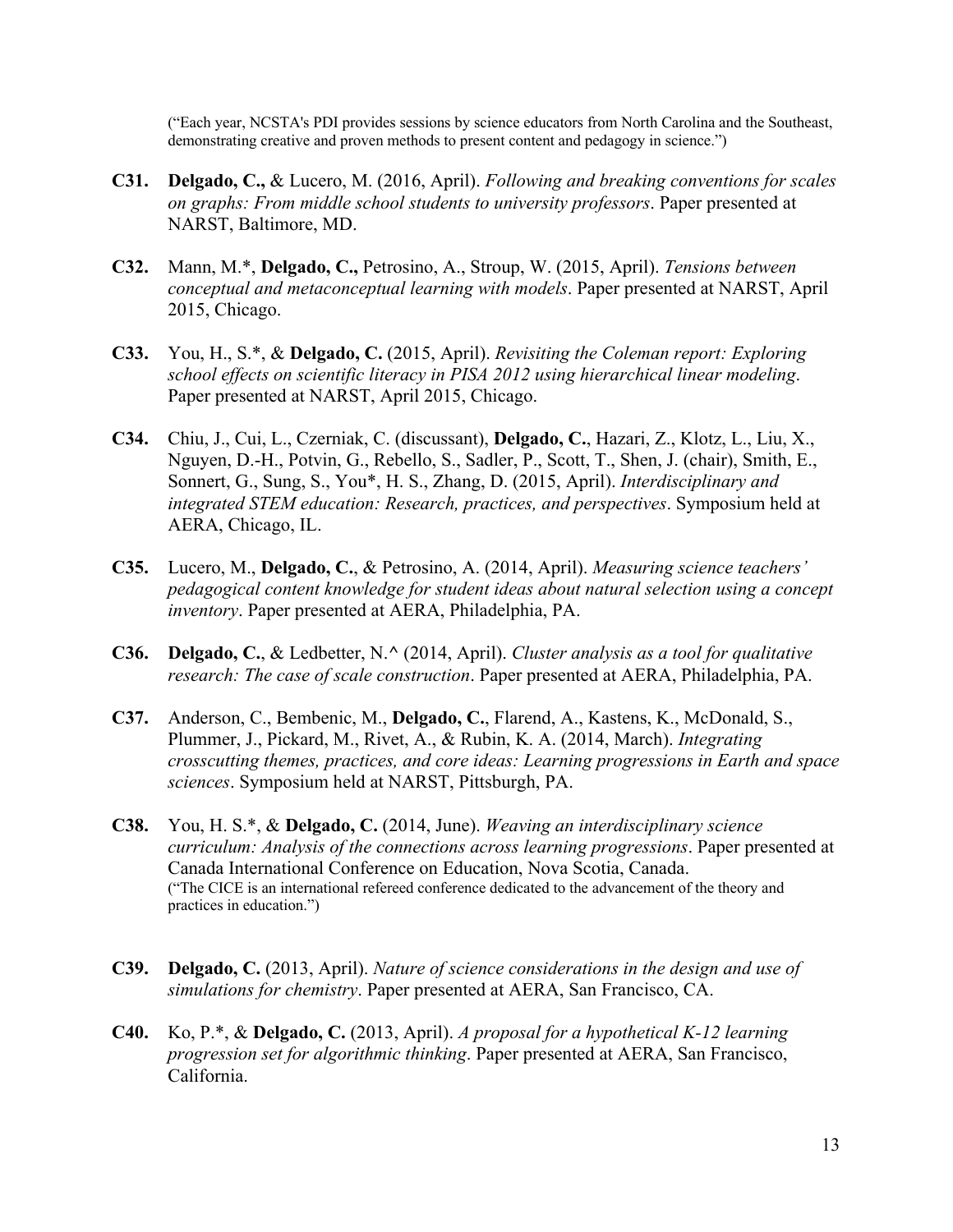- **C41. Delgado, C.,** Jones, G., You, H. S.\*, Robertson, L, & Halberda, J. (2013, April). *Size and scale tasks and their relation to evolutionarily-based and culturally-based knowledge*. Paper presented at NARST, Rio Grande, Puerto Rico.
- **C42.** Craig, T.\*, & **Delgado, C.** (2013, April). *Aligning science learning progressions and the Common Core State Standards for Mathematics*. Paper presented at NARST, Rio Grande, Puerto Rico.
- **C43. Delgado, C**., & Delgado, R. (2013, January). *Exploring the use of physics analogies in legal storytelling.* Paper presented at Association of American Law Schools meeting. New Orleans, LA. (The AALS meeting gathers "thousands of law faculty, deans, administrators and scholars… [to] discuss critical and emerging legal issues")
- **C44.** Lucero, M.\*, & **Delgado, C.** (March, 2012). *Understanding the conventions undergraduate students follow or break when constructing scales for graphs.* Paper presented at NARST, Indianapolis, IN.
- **C45. Delgado, C.**, & You, H. S.\* (2012, March). *Learners' strategies for size estimation*. Paper presented at NARST, Indianapolis, IN.
- **C46. Delgado, C.** (2011, April). *Navigating deep time: Landmarks from the Big Bang to the present*. Paper presented at NARST, Orlando, FL.
- **C47. Delgado, C**. (2011, April). *Cross-cultural comparison of SI-native and Imperial-native students' understanding of size and scale.* Paper presented at NARST, Orlando, FL.
- **C48. Delgado, C**., & Lucero, M.\* (2011, April). *Why do students construct unconventional scales for graphs?* Paper presented at AERA, New Orleans, LA.
- **C49. Delgado, C.** (2010, April). *Theoretical and empirical investigation of students' strategies for size estimation*. Paper presented at National Council of Teachers of Mathematics Research Presession, San Diego, CA. (The NCTM Research Pre-Session gathers "leading mathematics education researchers …to examine and discuss current issues in mathematics education.")
- **C50. Delgado, C**. (2010, March). *Knowledge of scale construction for graphing in undergraduate students*. Paper presented at NARST, Philadelphia, PA.
- **C51. Delgado, C**. (2009, April). *Learning progressions as a tool for equity*. Paper presented at NARST, Garden Grove, CA.
- **C52. Delgado, C**., Short, H., & Krajcik, J. (2009, April). *Design, implementation, and evaluation of the effectiveness of a 12-hour middle school instructional unit for size and scale*. Paper presented at NARST, Garden Grove, CA. **3 Cites - Google Scholar 12/28/2021**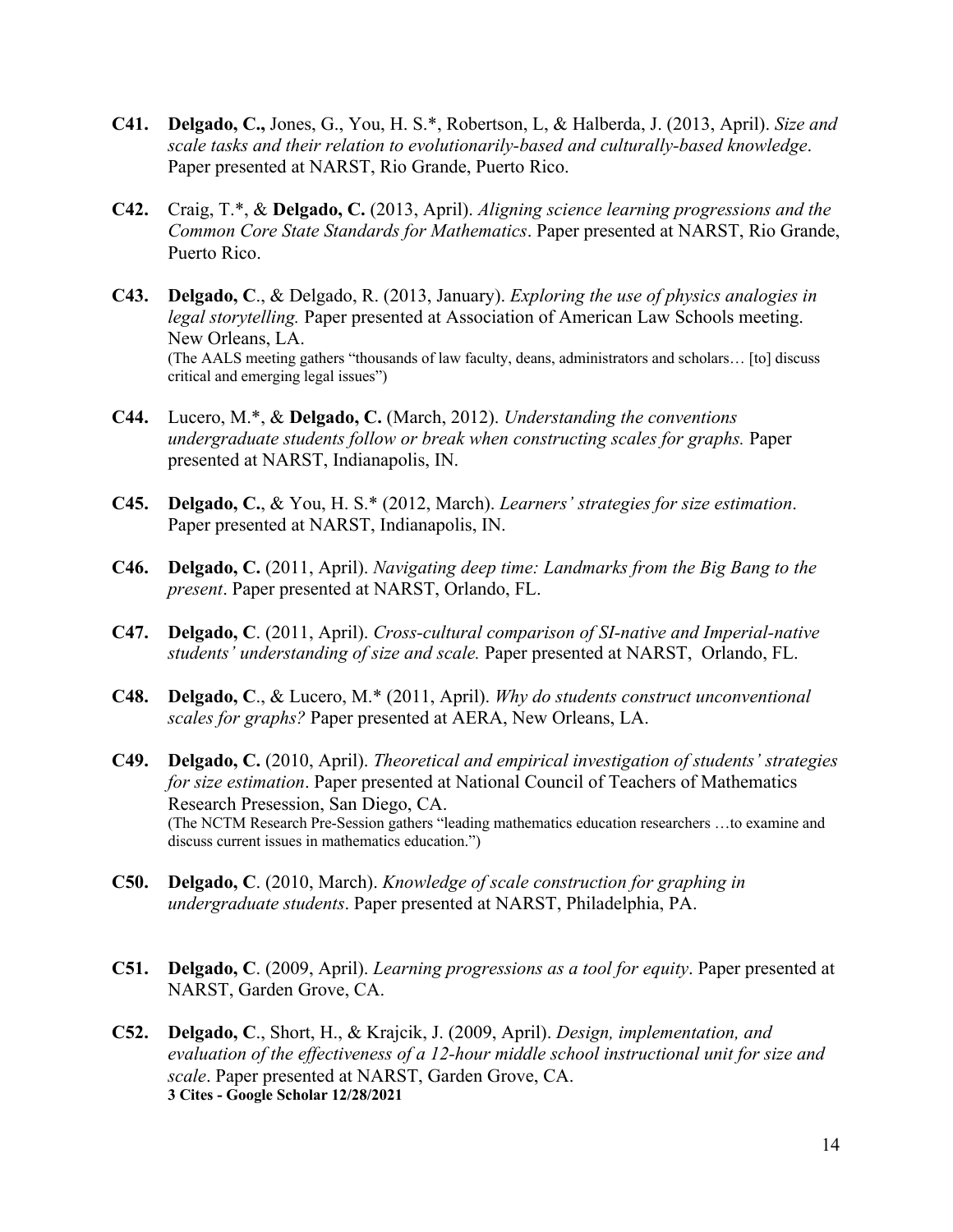- **C53.** Adams, J., Cofford, G., **Delgado, C.**, Kang, A., Ryoo, K., Preston, S., & Buck, G. (discussant). (2009, April). *Exploring the grand challenges and great opportunities in realizing a more equitable science education*. Symposium held at NARST, Garden Grove, CA.
- **C54. Delgado, C.**, Stevens, S., & Shin, N. (2008, April). *Development of a learning progression for students' conceptions of size and scale*. Paper presented at NARST, Baltimore, MD. **5 Cites - Google Scholar 12/28/2021**
- **C55.** Hutchinson, K., Stevens, S., Shin, N., Yunker, M., **Delgado, C…**, Krajcik, J. S. (2007, June). *Secondary students' beliefs about their interests in nanoscale science and engineering.* Paper presented at ASEE, Honolulu, HI. **2 Cites - Google Scholar 12/28/2021**
- **C56. Delgado, C.,** Stevens, S., & Shin, N., Yunker, M., Krajcik, J. (2007, April). *The development of students' conception of size.* Paper presented at NARST, New Orleans, LA. **32 Cites - Google Scholar 12/28/2021**
- **C57.** Stevens, S., Shin, N., **Delgado, C.**, & Yunker, M. (2007, April). *Fostering students' understanding of interdisciplinary science in a summer science camp*. Paper presented at NARST, New Orleans, LA. **11 Cites - Google Scholar 12/28/2021**
- **C58.** Shin, N., Stevens, S., **Delgado, C.**, Krajcik, J., & Pellegrino, J. (2007, April). *Using learning progressions to inform curriculum, instruction, and assessment design*. Paper presented at NARST, New Orleans, LA. **29 Cites - Google Scholar12/28/2021**
- **C59.** Beyer, C., **Delgado, C.**, & Davis, E. (2007, April). *Investigating teacher learning supports in high school biology textbooks to inform the design of educative curriculum materials*. Paper presented at NARST, New Orleans, LA.
- **C60.** Stevens, S., **Delgado, C.**, Krajcik, J. (2007, April). *Developing a learning progression for the nature of matter*. Paper presented at AERA, Chicago, IL. **18 Cites - Google Scholar 12/28/2021**

## **OTHER SCHOLARLY ACTIVITIES**

Curriculum development.

*Size and scale of submacroscopic objects*. An interdisciplinary, project-based 12-hour unit for middle school. 2007-2009

*UTeach Institute Project-Based Instruction Replication Materials* (with Denise Ekberg) Developed the instructional materials, syllabus, multimedia presentations, etc. for the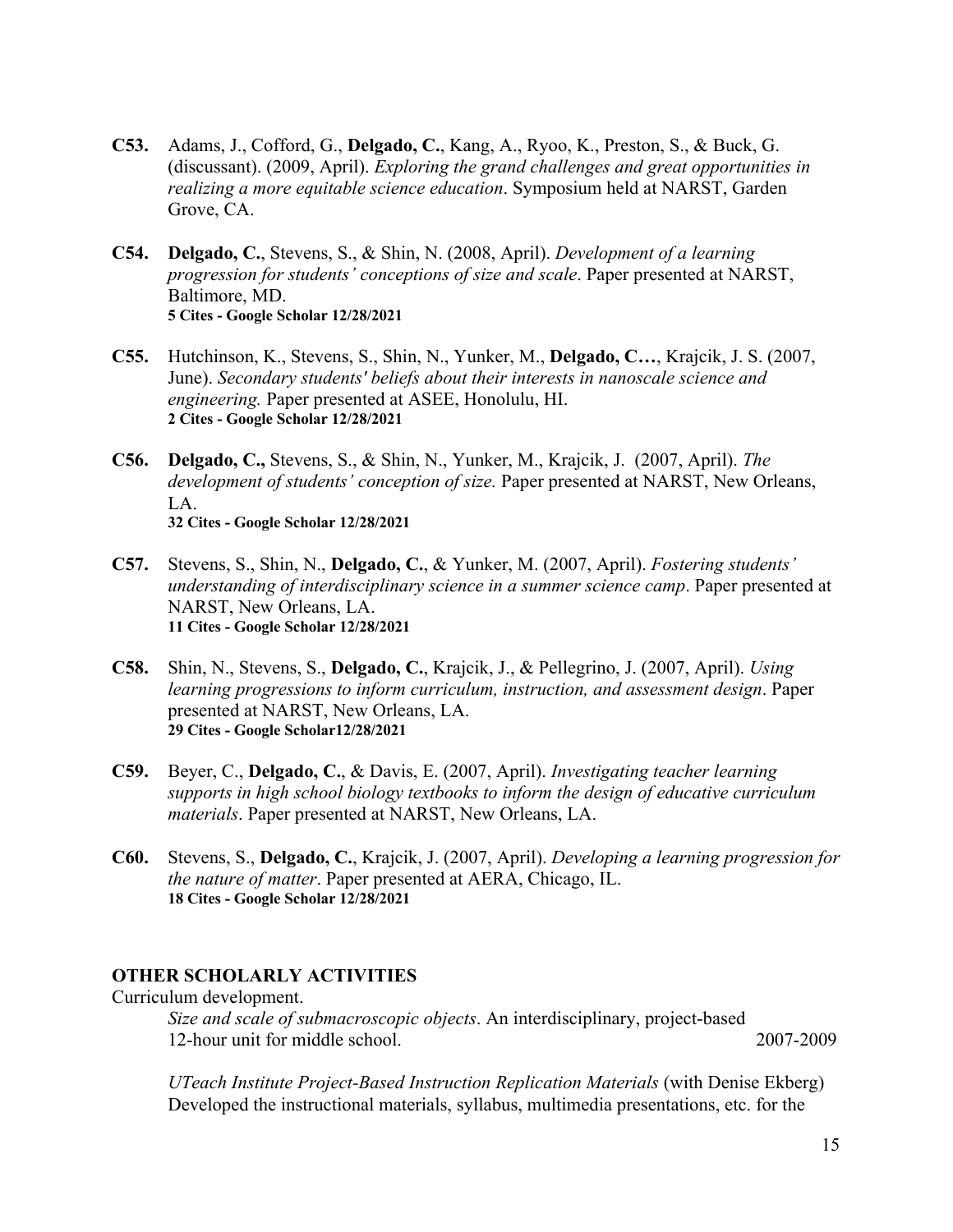course Project-Based Instruction. This course is taught in 45 universities in 21 states and the District of Columbia. Close to 7000 students are currently enrolled in UTeach programs leading to teacher licensure. 2015

#### Software development.

*Size and Scale.* An interactive simulation that allows students to visualize the relative scale of important scientific objects including cells and atoms, and to calculate their absolute size from relative scale and known absolute size of the reference object  $-$  a pinhead. With partners from UIC, UIUC. 2009

*Ten powers of ten.* Interactive computer visualization for the size of objects, covering ten orders of magnitude (from football field to virus), using *Stallion*, the world's largest tileddisplay system (at the ACES Visualization Laboratory, UT Austin) 2008

*SCALE-VR.* Virtual reality environment for CAVE, featuring objects from battleship to atom. 2018-

## **INTERNATIONAL SERVICE**

|              | Journal of Research in Science Teaching Editorial Board                             | 2018-     |
|--------------|-------------------------------------------------------------------------------------|-----------|
|              | International Journal of Science Education Editorial Board                          | 2022-     |
| <b>NARST</b> | Strand Coordinator,<br>Strand 1                                                     | 2017-2019 |
|              | Strand 11                                                                           | 2019-2021 |
|              | Faculty Mentor for Graduate Research Symposium                                      | 2019      |
|              | Publication Advisory Committee, Member (appointed)                                  | 2022-25   |
|              | <b>NanoHUB Education Advisory Committee</b>                                         | $2013 -$  |
|              | NanoHUB is a resource for nanoscience and nanotechnology, created by the NSF-funded |           |
|              | Network for Computational Nanotechnology. NanoHUB has over 300,000 users            |           |
|              | annually, worldwide. (Funding renewed 2019)                                         |           |
|              | Peer reviewer for journals                                                          | 2008-     |
|              | Journal of Research in Science Teaching (60 reviews)                                |           |
|              | International Journal of Science Education (11 reviews)                             |           |
|              | Journal of Science Education and Technology 3 reviews)                              |           |
|              | Developmental Psychology (2 reviews)                                                |           |
|              | Science Education (2 reviews)                                                       |           |
|              | Cognitive Processing (1 review)                                                     |           |
|              | The Elementary School Journal (2 reviews)                                           |           |
|              | Eurasia Journal of Mathematics, Science and Technology Education (1 review)         |           |
|              | Journal of Engineering Education (1 review)                                         |           |
|              | Mathematical Thinking and Learning (1 review)                                       |           |
|              | <b>Physical Review Physics Education Research (1 review)</b>                        |           |
|              | Journal of Cognition and Development (1 review)                                     |           |
|              | Journal of Nano Education (1 review)                                                |           |
|              |                                                                                     |           |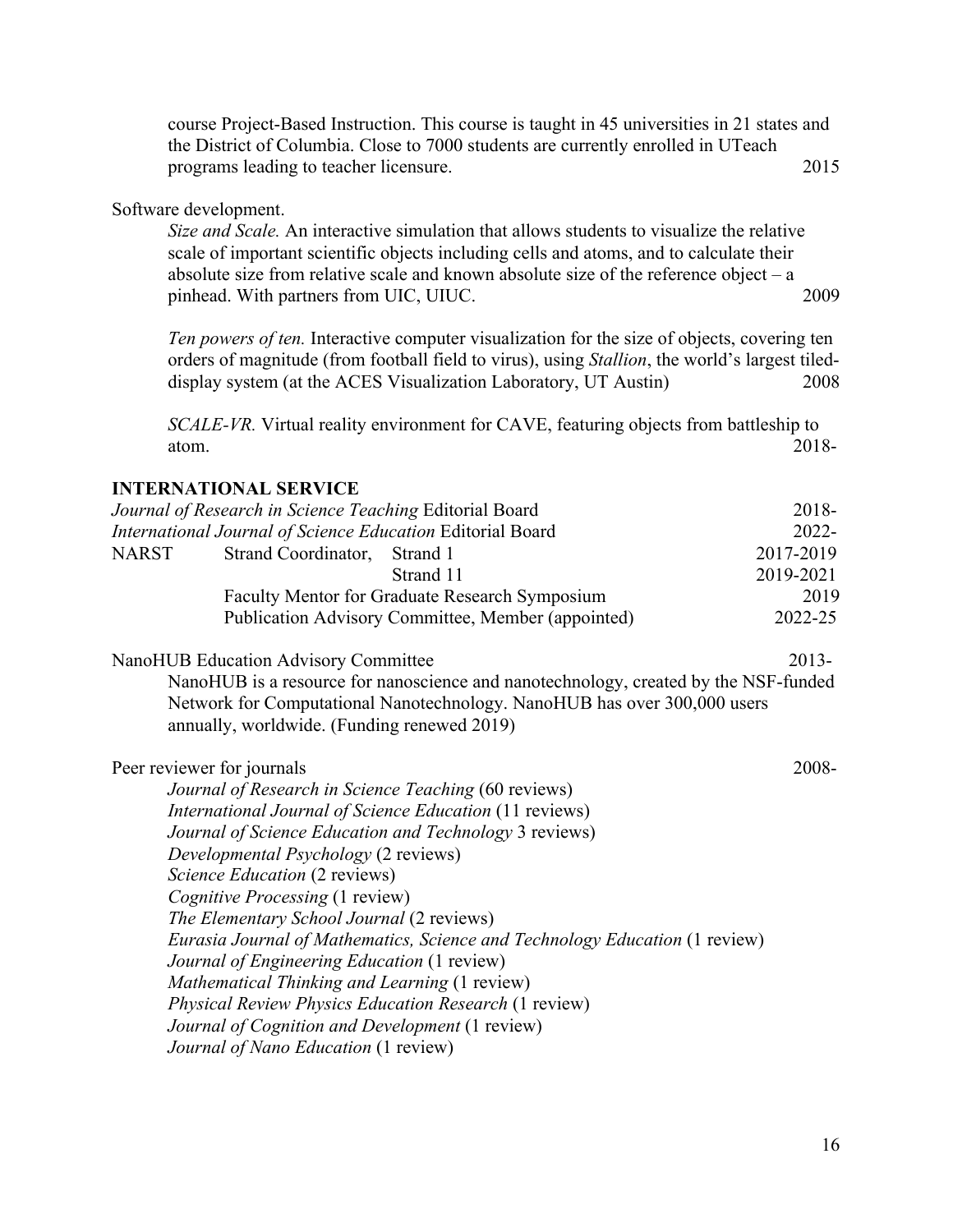| Peer reviewer for books<br>Alonzo, A.C., & Gotwals, A. W. (Eds.), Learning progressions in Science: Current                                                                                                                                                                                                                            | $2011 -$   |
|----------------------------------------------------------------------------------------------------------------------------------------------------------------------------------------------------------------------------------------------------------------------------------------------------------------------------------------|------------|
| challenges and future directions. (1 chapter)<br>C. Manduca & K. Kastens (Eds.), <i>Earth and mind 2</i> . GSA Special Papers. (1 chapter)<br>A. Rogat (Ed.), Hypothetical Learning Progressions to Support New Science Standards:<br>A Resource for Science Supervisors. Consortium for Policy Research in<br>Education. (Whole book) |            |
| Peer reviewer for conferences<br>National Association for Research in Science Teaching-NARST<br>$(2007, 2008, 2011, 2012, 2013, 2016, 2019)$<br>American Educational Research Association (2010, 2011)<br>International Conference of the Learning Sciences (2014, 2016)                                                               | $2007 -$   |
| <b>NATIONAL SERVICE</b><br><b>Advisory Board Member</b><br>Promoting STEM Interests and Careers through FAME (Families and Museums<br>Exploring), PI: Gail Jones                                                                                                                                                                       | 2016-19    |
| Developer, Presenter<br>UTeach Institute Knowing and Learning Course Overview<br>Austin, TX; to approximately 30 instructors from universities across the country<br>replicating UTeach                                                                                                                                                | 2014       |
| <b>UTeach Institute Project-Based Instruction Workshop</b><br>Austin, TX; to approximately 25 instructors each time                                                                                                                                                                                                                    | 2010, 2012 |
| UTeach Institute Project-Based Instruction Course Overview<br>Austin, TX; to approximately 25 instructors each time                                                                                                                                                                                                                    | 2011, 2012 |
| <b>Invited Participant</b><br>Designing Technology-Enabled Diagnostic Assessments for K-12 Mathematics<br>Conference. Raleigh, NC.                                                                                                                                                                                                     | 2010       |
| Invited Reviewer for National Science Foundation (NSF)                                                                                                                                                                                                                                                                                 | 2009       |
| <b>UNIVERSITY SERVICE</b><br>Dissertation committee for Yiqiao Xu, Dept. of Computer Science, NCSU                                                                                                                                                                                                                                     | $2021 -$   |
| Invited talk at Newly Tenured Faculty Celebration lunch                                                                                                                                                                                                                                                                                | 2019       |
| Distance Education Program Directors and Coordinators Committee                                                                                                                                                                                                                                                                        | 2019-      |
| North Carolina State University<br>Judge, Latin American Research Symposium                                                                                                                                                                                                                                                            | 2016-18    |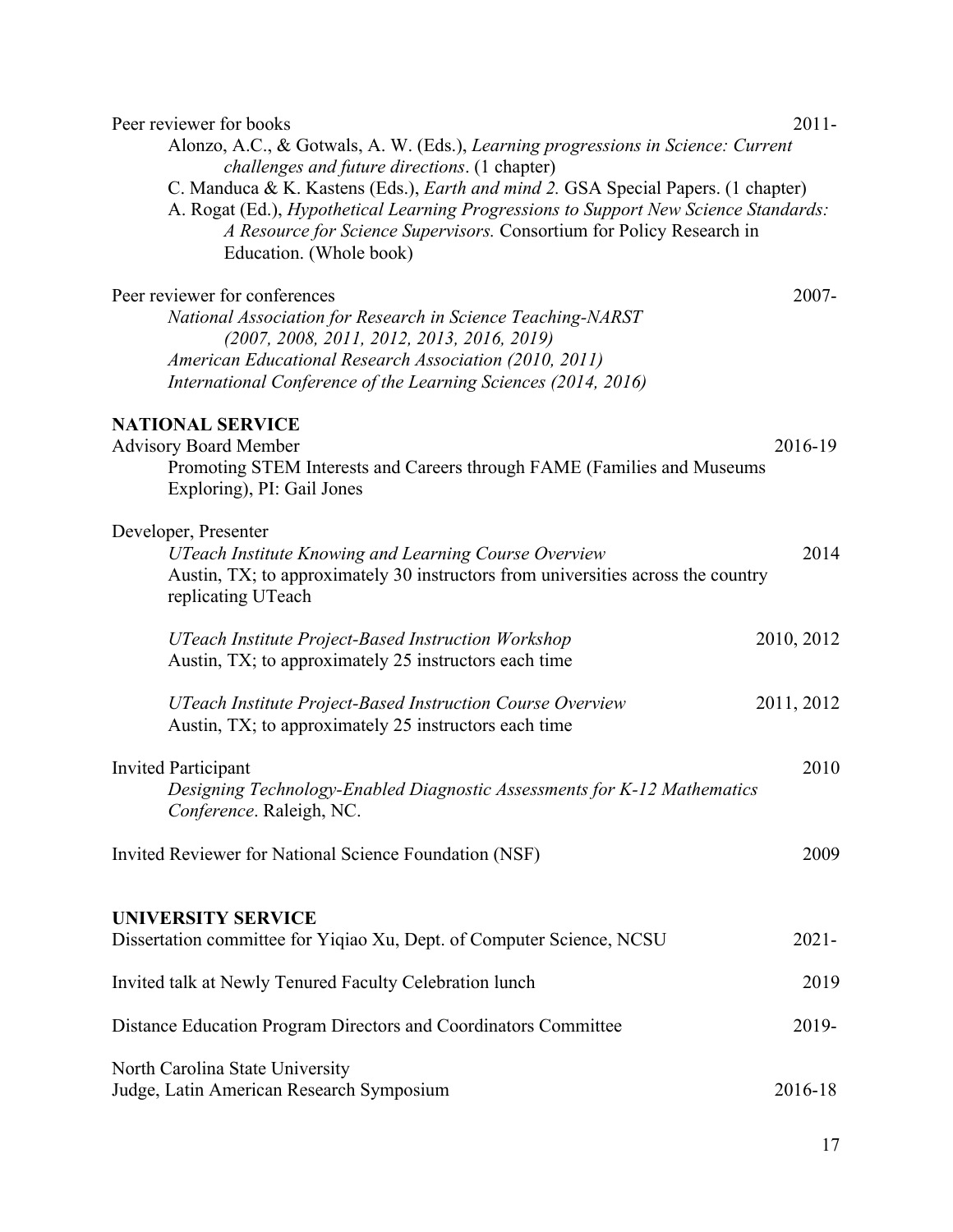| University of Texas at Austin<br>Academic Integrity and Information Technology Committee                                         | 2012-2014          |
|----------------------------------------------------------------------------------------------------------------------------------|--------------------|
|                                                                                                                                  |                    |
| <b>Educational Policy Committee</b>                                                                                              | 2010-2014          |
| Course and Instructor Survey Ad Hoc Sub-Committee, Education Policy Committee 2011-2012                                          |                    |
| <b>UTeach Steering Committee</b>                                                                                                 | 2010-2015          |
| Research and Policy Ad Hoc Sub-Committee, UTeach Steering Committee                                                              | 2010-2012          |
| <b>COLLEGE AND DEPARTMENT SERVICE</b>                                                                                            |                    |
| Search Committee for the Dean, College of Education                                                                              | 2021               |
| Search Committee for the Director of the Transformational Scholars program                                                       | 2021               |
| <b>Awards Committee</b>                                                                                                          | 2021               |
| FAR Feedback Panel for Tenure-Track Assistant Professors                                                                         | 2021               |
| Search Committee for the Associate Dean for Faculty and Academic Affairs                                                         | 2019               |
| Search Committee for the Associate Dean for Research and Innovation                                                              | 2019               |
| Ad hoc liaison to NC Society of Hispanic Professionals                                                                           | 2019-              |
| Ad hoc liaison to CIAE (Chile Education Research Center)                                                                         | 2019-              |
| Leadership Institute for Future Teachers Advisory Board                                                                          | 2019-              |
| Distance Education and Remote Learning Task Force                                                                                | 2019-              |
| CATALYST grant review committee                                                                                                  | 2019               |
| Research Committee for the College of Education<br>Co-chair                                                                      | 2018-<br>2019-2020 |
| Search Committee, Associate Dean of Faculty and Academic Affairs                                                                 | 2018               |
| North Carolina State University<br>Guest lecture, EMS 732 Theoretical and Critical Perspectives of Sci. Education 2017, November |                    |
| Search Committee, Assistant Professor for Mathematics Education<br>North Carolina State University                               | 2017               |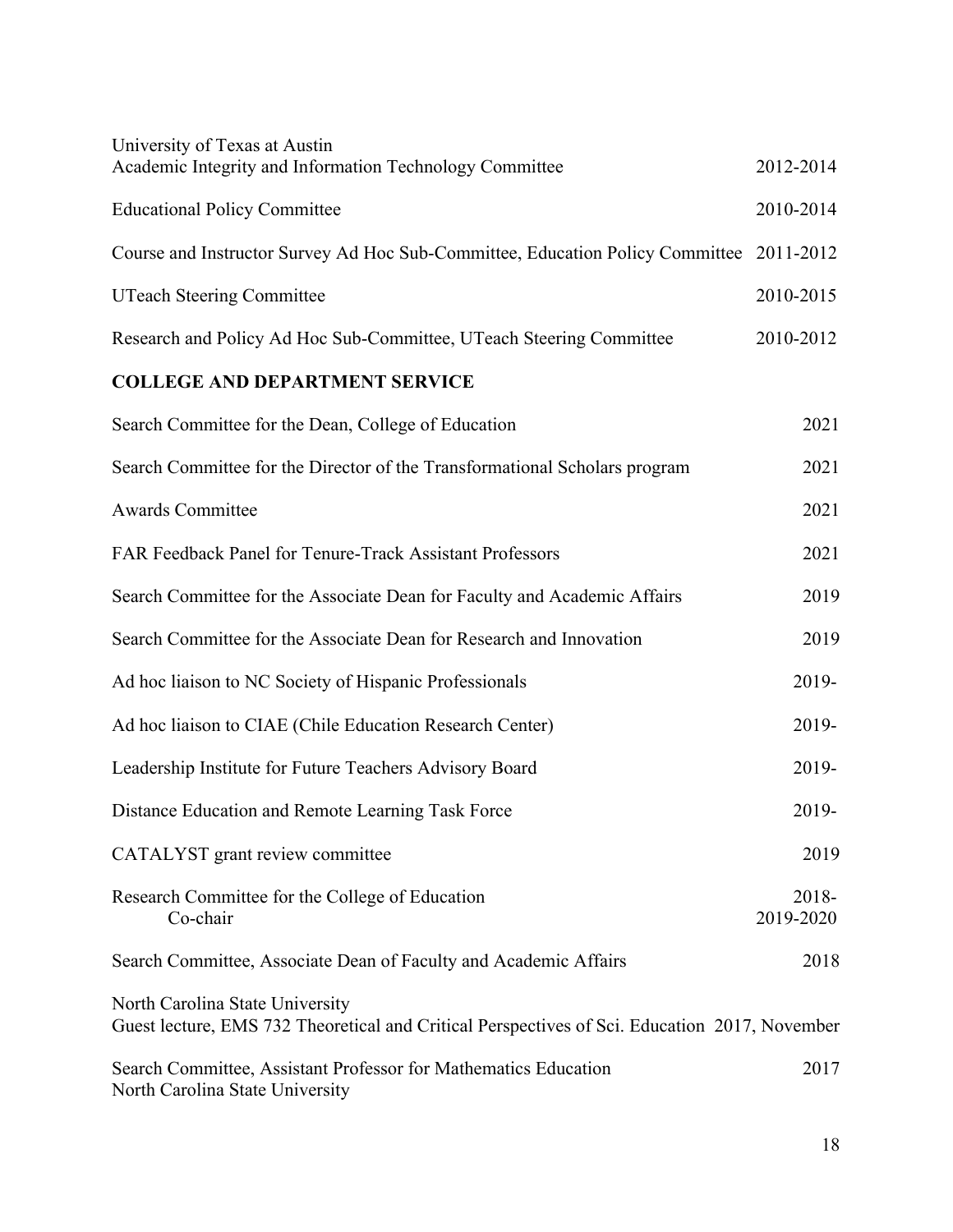| Guest lecture, ECI 709 Learning Sciences Seminar                                                                                                                             | 2017, April            |
|------------------------------------------------------------------------------------------------------------------------------------------------------------------------------|------------------------|
| Member, CED Committee for Excellence Awards                                                                                                                                  | 2017                   |
| Computer & Technology Committee                                                                                                                                              | 2016-2018              |
| NSF Graduate Research Fellowship Program review panel                                                                                                                        | 2015                   |
| Science Education Program Scheduling head                                                                                                                                    | 2015-2021              |
| University of Texas at Austin<br>Committee on graduate student awards and fellowships                                                                                        | 2014-2015              |
| Committee for Dean's Fellowship award                                                                                                                                        | 2014-2015              |
| Second-year doctoral student review committee - STEM                                                                                                                         | 2013                   |
| Standing Committee on Programs and Courses                                                                                                                                   | 2012-2014              |
| Elementary Mathematics Education and Engineering Education Faculty Search Committees                                                                                         | 2012, 2013             |
| Recruitment Initiative for Hispanic Students, College of Education                                                                                                           | 2012                   |
| Ad Hoc Nominating Committee of the C&I GSC                                                                                                                                   | 2011-2012              |
| Graduate Studies Committee - Curriculum and Instruction                                                                                                                      | 2009-2015              |
| Graduate Studies Committee – Science and Math Education, member<br>Secretary                                                                                                 | 2009-2015<br>2012-2015 |
| <b>OUTREACH AND EXTENSION</b>                                                                                                                                                |                        |
| Presenter<br>International Consortium for Research in Science and Mathematics Education XV<br>90- minute Workshop on Project-Based Learning accepted<br>San Jose, Costa Rica | 2019                   |
| <b>Invited Presenter</b><br>Crosscutting Concept Summit (Funded by NSF), Arlington VA                                                                                        | 2018                   |
| Liaison<br>Ad hoc College of Education liaison to North Carolina Society of Hispanic Professionals                                                                           | 2018-                  |
| Presenter<br>Project-Based Learning: Does it work? Why? What does it look like? 60-minute talk for<br>WCPSS's SummerSTEM Professional Development Workshop. July 16, 2018.   |                        |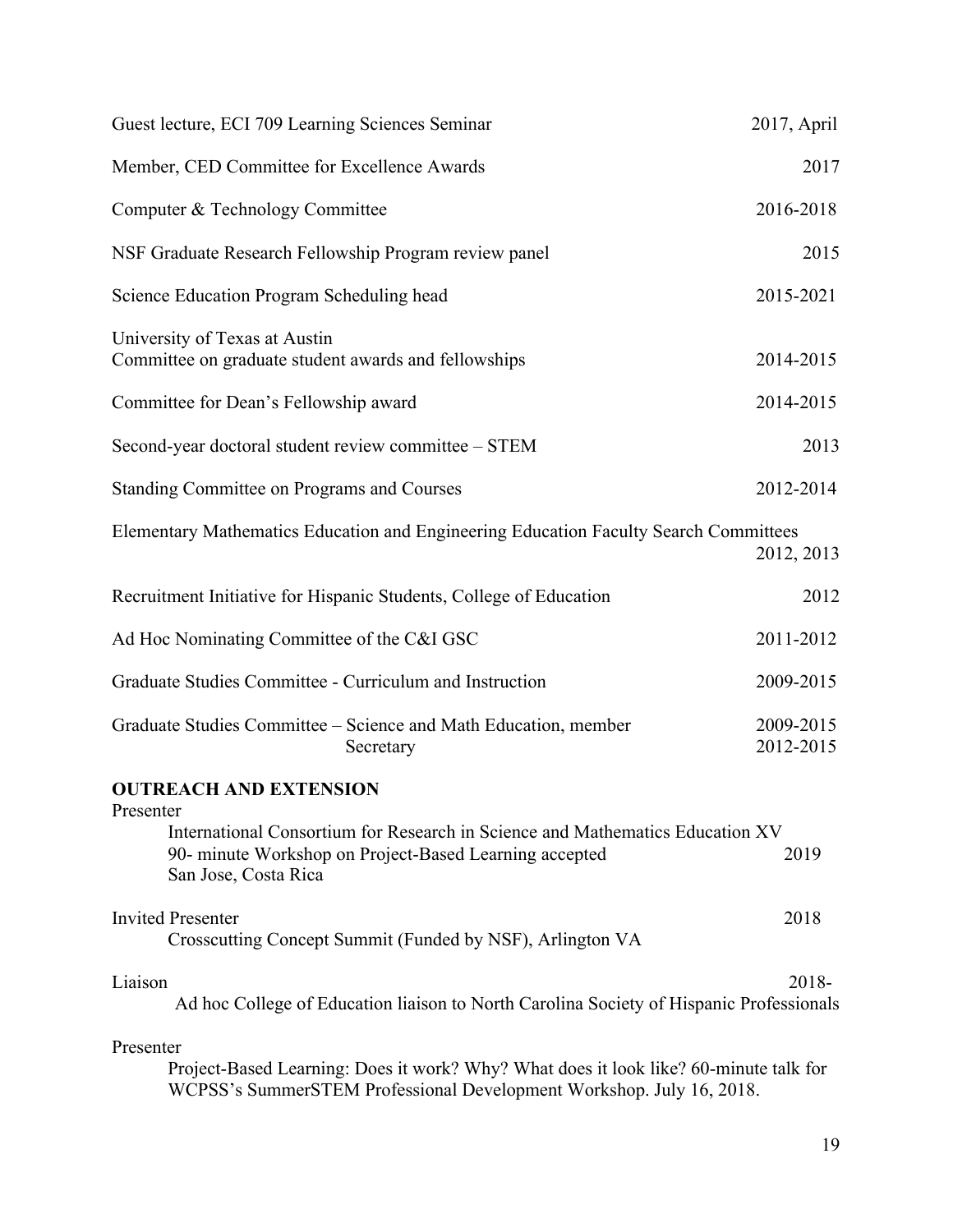#### Exhibiter

Triangle High Five Math/Science Summit. 60-minute session: Quantification in Science: How Does Math Play Out in Science?

## Exhibit Developer and Presenter 2017, 2018

Celebremos la Ciencia (Let's Celebrate Science), Museum of Life and Science, Durham NC. Engaged approximately 100 people of all ages in construction and understanding of electrical circuits (2017); approximately 100 people in learning about pH in foods (2018)

Brothers United in Leadership Development. NCSU. Outreach and recruitment event for 100 male high school students of color.

#### Exhibit Presenter 2016, 2017 (April)

NanoDays. NCSU. Engaged approximately 70 secondary public school students in exhibits demonstrating and explaining nanoscience and nanotechnology principles and applications.

## Workshop Presenter (with Aksit, O.\*) 2016

*Building blocks for understanding conversion factors and stoichiometry*. 60-min workshop and presentation at North Carolina Science Teachers Association Professional Development Institute, October 2016, Greensboro, NC. Led approximately 40 teachers through instructional activities to build conceptual understanding of conversion factors, indirectly impacting around 4000 North Carolina students.

#### Designer and Implementer of Curriculum 2007-2009

*Summer Nanoscience Academy.* University of Michigan, Ann Arbor. Lead role in the design and implementation of a two-week, full day summer camp for approximately 35 underprivileged (>50% free or reduced lunch school district), racially diverse middle school students each year, using nanoscale science and technology as a context to teach important content and inquiry skills.

## **TEACHING AND MENTORING**

 $# = I$  developed the course

 $\% = I$  substantively revised the course

 $QM =$  Online course revised to conform with *Quality Matters* guidelines and submitted for review and certification

#### Undergraduate courses

University of Texas at Austin: EDC 365C% Knowing and Learning in Math and Science EDC 365D Classroom Interactions EDC 365E**%** Project Based Instruction

North Carolina State University EMS 375 Methods of Teaching Science I

Panelist 2017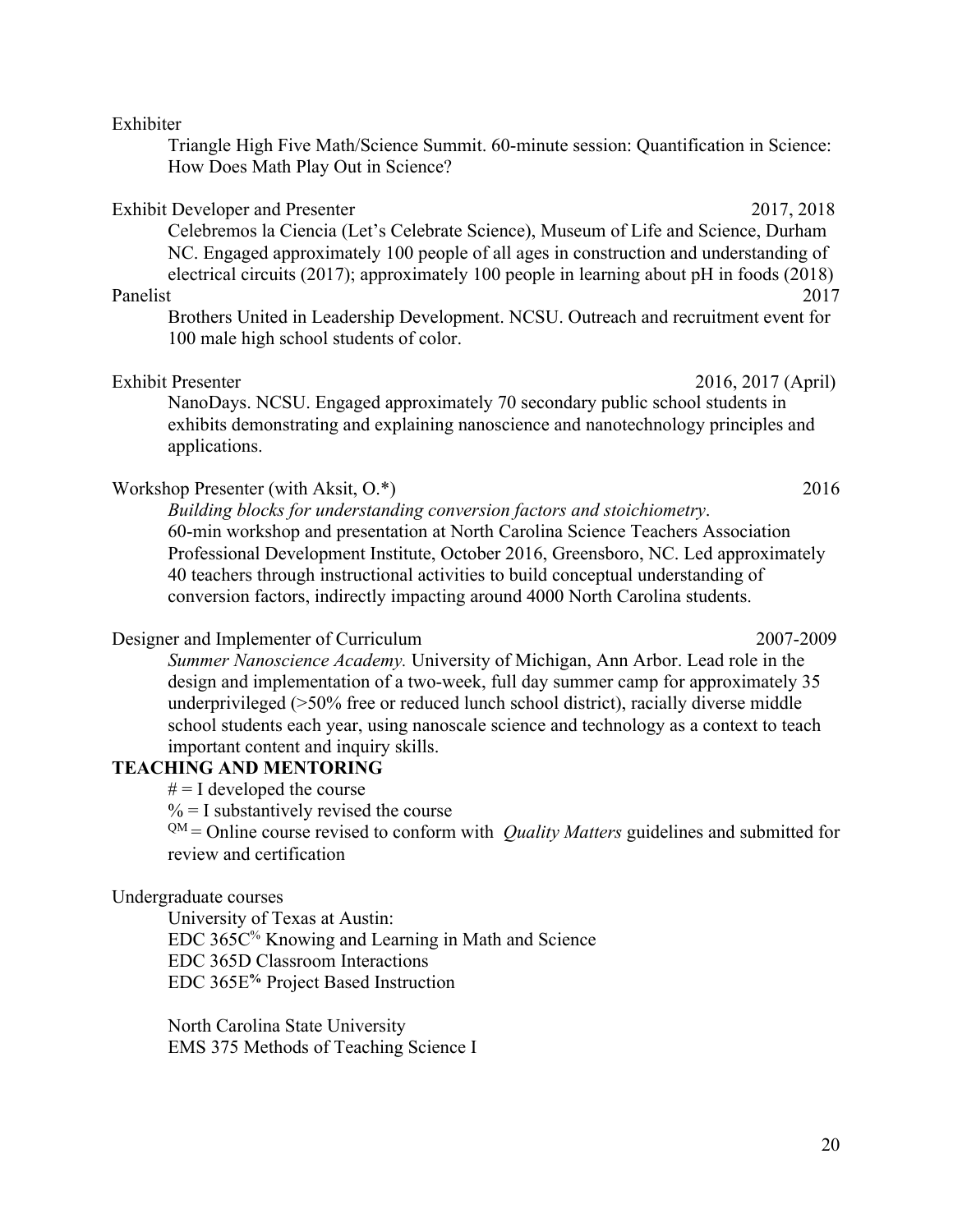Graduate courses

Masters - North Carolina State University EMS 505 Methods of Science Teaching 1 EMS 531**%** Introduction to Research in Science Education EMS 594**#** Advanced Teaching in Physical Sciences EMS 573**%** Technology Tools for Science Teachers EMS 573# Design of Tools and Learning Environments in STEM (with H.S. Lee and E. Krupa) EMS 573**QM%** Design of Tools and Learning Environments in STEM

Doctoral - North Carolina State University

EMS 731 Fundamentals of Research in Science Education: Qual. and Quant. Inquiry EMS 732% Theoretical and Critical Perspectives of Science Education EMS 792**#** Learning Theories in STEM (developed with Jere Confrey)

ED 795**%** Learning Sciences: Theories, Concepts, and Environments (NCSU)

Doctoral – University of Texas at Austin

EDC 385G**#** : Advanced Topics - Learning Progressions and Learning Trajectories in Science and Mathematics Education

EDC 390T**%**: Equity in Science and Mathematics Education

#### Doctoral Committees

Completed - University of Texas at Austin

Hye Sun You, Science Education (chair 2011-2014; member 2015)

Graduated 2016. Currently assistant professor Arkansas Tech U.

Margaret Lucero, Science Education (member)

Graduated 2014. Currently assistant professor at Santa Clara University

Tina Vega, Mathematics Education (chair)

Graduated 2015. Currently math teacher at Lee High School, San Antonio, TX Soon Wook Han, Science Education (member)

Graduated 2013. Currently science teacher at MacArthur High School, Irving, TX

Completed – NCSU

Kathryn Green, Science Education (chair, 2015-19)

Graduated 2019. Currently a post-doc at U. Georgia Athens.

Cody Smith, Science Education (chair, 2016-19)

Graduated 2019. Tenure-track assistant professor at Missouri State U. Alonzo Alexander, Science Education (member). 2021.

Shana McAlexander, Science Education (member). 2021.

Kayla Norville (member). 2019.

Osman Aksit (member). 2018.

Ana Patricia Maroto, Teacher Education and Learning Sciences (member). 2017.

In progress – North Carolina State University Gary Wright (chair) Yiqiao Xu, Dept. of Computer Science, NCSU (member)